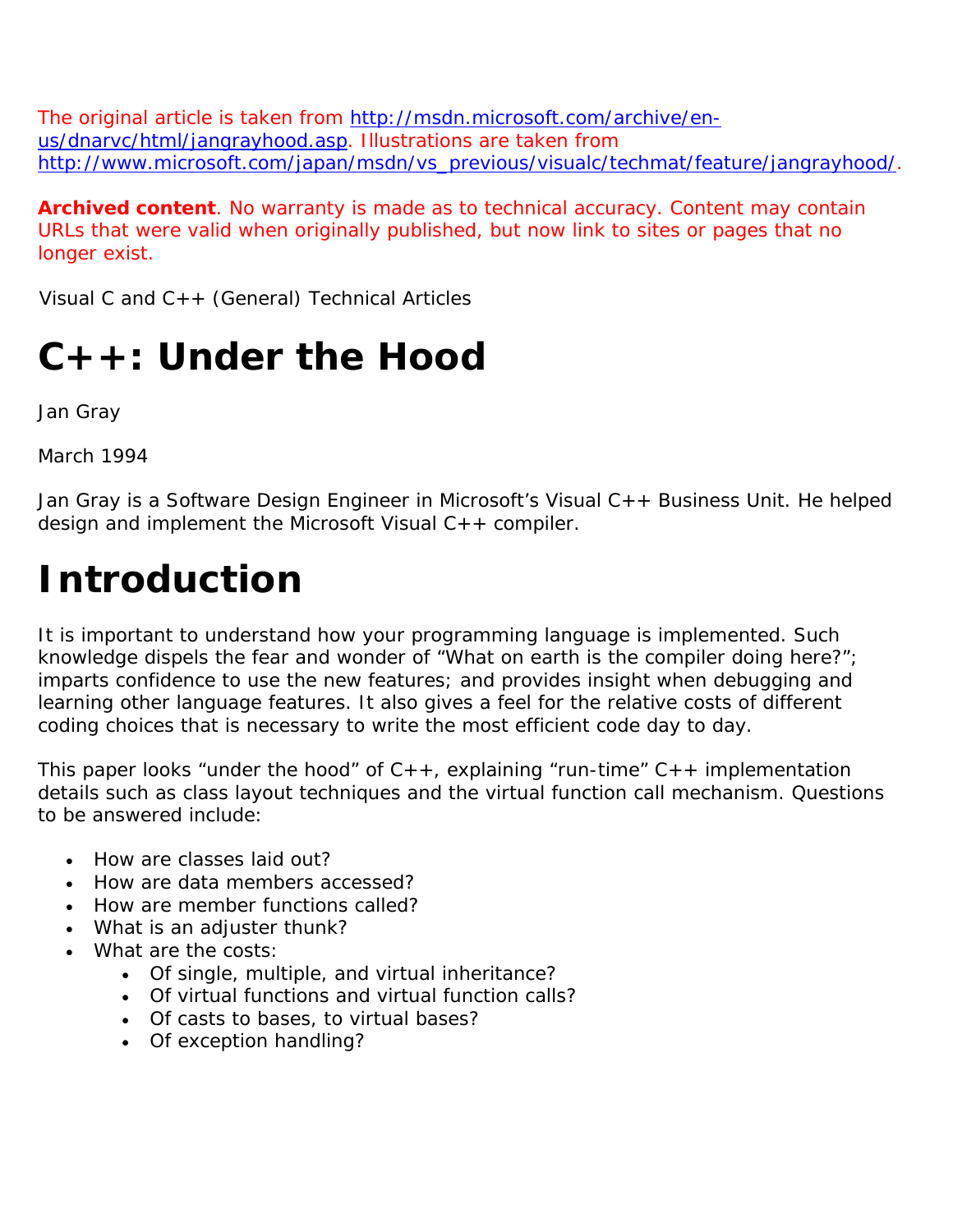First, we'll look at struct layout of C-like structs, single inheritance, multiple inheritance, and virtual inheritance, then consider data member access and member functions, virtual and not. We'll examine the workings of constructors, destructors, and assignment operator special member functions and dynamic construction and destruction of arrays. Finally, we'll briefly consider the impact of exception-handling support.

For each language feature topic, we'll very briefly present motivation and semantics for the language feature (although "Introduction to  $C++$ " this is not), and examine how the language feature was implemented in Microsoft<sup>®</sup> Visual  $C++<sup>TM</sup>$ . Note the distinction between abstract language semantics and a particular concrete implementation. Other vendors have sometimes made different implementation choices for whatever reasons. In a few cases we contrast the Visual  $C++$  implementation with others.

# **Class Layout**

In this section we'll consider the storage layouts required for different kinds of inheritance.

# **C-like Structs**

As  $C_{++}$  is based upon C, it is "mostly" upwards-compatible with C. In particular, the working papers specify the same simple struct layout rules that C has: Members are laid out in their declaration order, subject to implementation defined alignment padding. All  $C/C++$  vendors ensure that valid C structs are stored identically by their C and  $C++$ compilers. Here A is a simple C struct with the obvious expected member layout and padding.

| <b>A*-&gt;</b> | A: : c |  |
|----------------|--------|--|
|                | A::i   |  |

| struct A { |  |
|------------|--|
| char c;    |  |
| int i;     |  |
| $\}$ ;     |  |

#### **C-like Structs with C++ Features**

Of course, C++ is an object-oriented programming language: It provides inheritance, encapsulation, and polymorphism by extending the mundane C struct into the wondrous  $C++$  class. Besides data members,  $C++$  classes can also encapsulate member functions and many other things. However, except for hidden data members introduced to implement virtual functions and virtual inheritance, the instance size is solely determined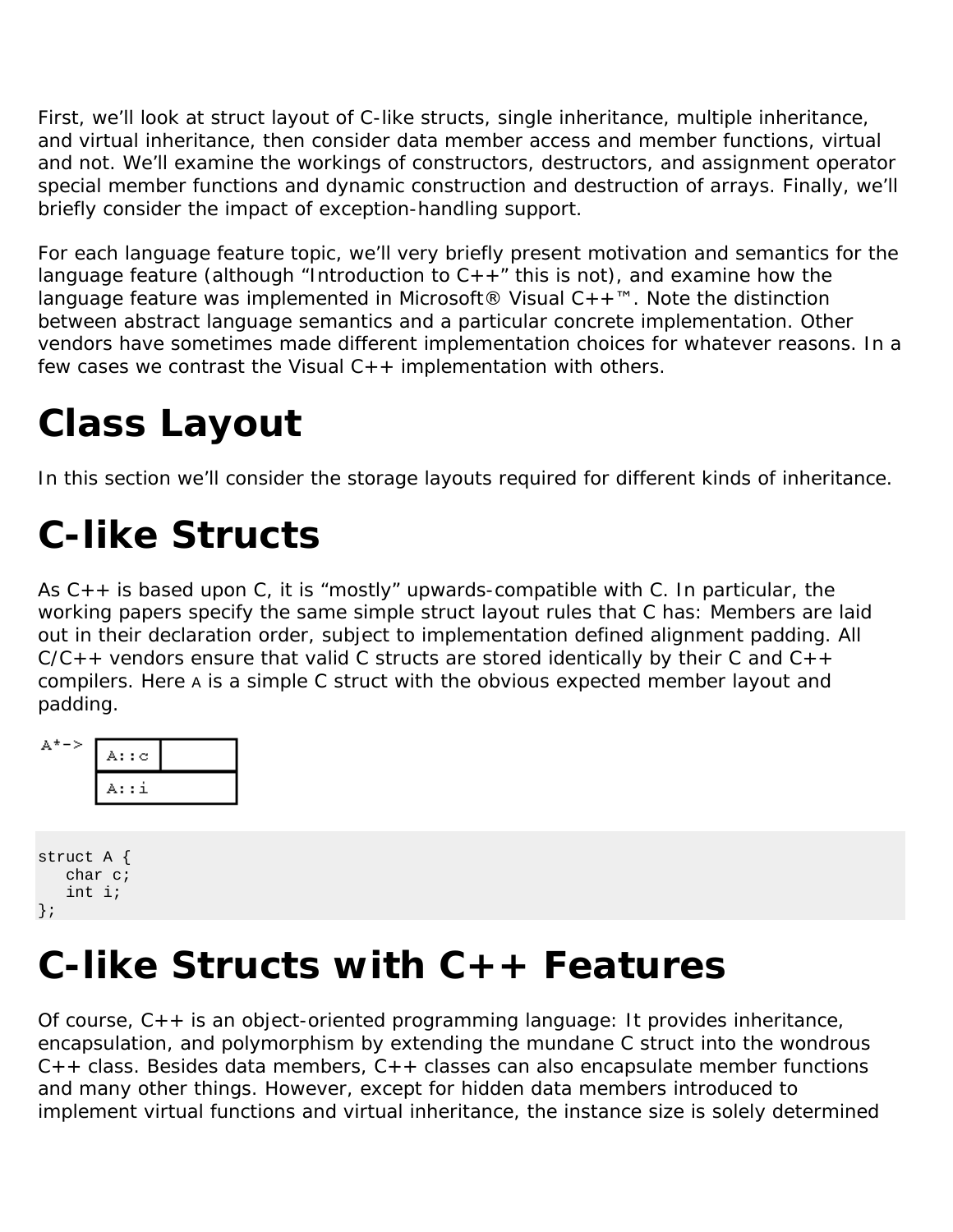by a class's data members and base classes.

Here  $B$  is a C-like struct with some  $C++$  features: There are public/protected/private access control declarations, member functions, static members, and nested type declarations. Only the non-virtual data members occupy space in each instance. Note that the standards committee working papers permit implementations to reorder data members separated by an access declarator, so these three members could have been laid out in any order. (In Visual  $C_{++}$ , members are always laid out in declaration order, just as if they were members of a C struct)

|--|--|--|

г

| B: :bm1  |
|----------|
| B: : bm2 |
| B::bm3   |

```
struct B { 
public: 
    int bm1; 
protected: 
    int bm2; 
private: 
    int bm3; 
    static int bsm; 
    void bf(); 
   static void bsf(); 
   typedef void* bpv; 
   struct N \{ \};
};
```
## **Single Inheritance**

C++ provides inheritance to factor out and share common aspects of different types. A good example of a classes-with-inheritance data type organization is biology's classification of living things into kingdoms, phyla, orders, families, genus, species, and so on. This organization makes it possible to specify attributes, such as "mammals bear live young" at the most appropriate level of classification; these attributes are then *inherited* by other classes, so we can conclude without further specification that whales, squirrels, and people bear live young. Exceptional cases, such as platypi (a mammal, yet lays eggs), will require that we *override* the inherited attribute or behavior with one more appropriate for the derived class. More on that later.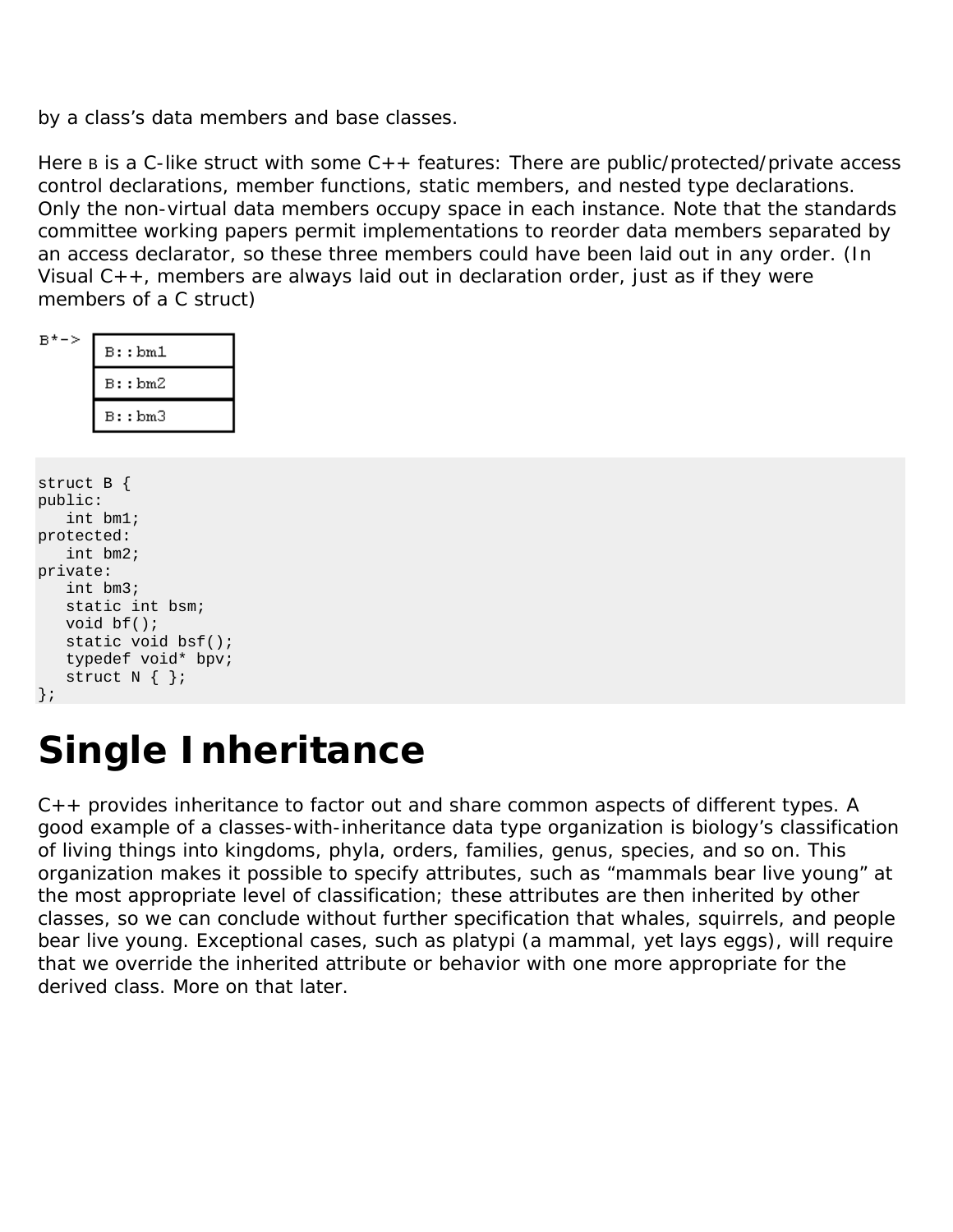In C++, inheritance is specified by using the ": *base*" syntax when defining the derived class. Here  $\overline{D}$  is derived from its base class  $\overline{C}$ .

| $C^+$ ->                                            | c::c1                             |
|-----------------------------------------------------|-----------------------------------|
| struct C {<br>int cl;<br>void $cf()$ ;<br>$\}$ ;    |                                   |
| $C^*$ , D $^*$ ->                                   | $\mathtt{C}:\mathtt{c1}$<br>D: d1 |
| struct $D : C$ {<br>int dl;<br>void df();<br>$\}$ ; |                                   |

Since a derived class inherits all the properties and behavior of its base class, each instance of the derived class will contain a complete copy of the instance data of the base class. Within  $D$ , there is no requirement that c's instance data precede  $D$ 's. But by laying  $D$ out this way, we ensure that the address of the  $c$  object within  $D$  corresponds to the address of the first byte of the  $D$  object. As we shall see, this eliminates adding a displacement to a  $D*$  when we need to obtain the address of its embedded  $c$ . This layout is used by all known C++ implementations. Thus, in a single inheritance class hierarchy, new instance data introduced in each derived class is simply appended to the layout of the base class. Note our layout diagram labels the "address points" of pointers to the c and D objects within a <sub>D</sub>.

## **Multiple Inheritance**

Single inheritance is quite versatile and powerful, and generally adequate for expressing the (typically limited) degree of inheritance present in most design problems. Sometimes, however, we have two or more sets of behavior that we wish our derived class to acquire.  $C_{++}$  provides multiple inheritance to combine them.

For instance, say we have a model for an organization that has a class Manager (who delegates) and class worker (who actually does the work). Now how can we model a class MiddleManager, who, like a Worker, accepts work assignments from his/her manager and who, like a Manager, delegates this work to his/her employees? This is awkward to express using single inheritance: For MiddleManager to inherit behavior from both Manager and Worker, both must be base classes. If this is arranged so that MiddleManager inherits from Manager which inherits from Worker, it erroneously ascribes Worker behavior to Managers. (Vice versa, the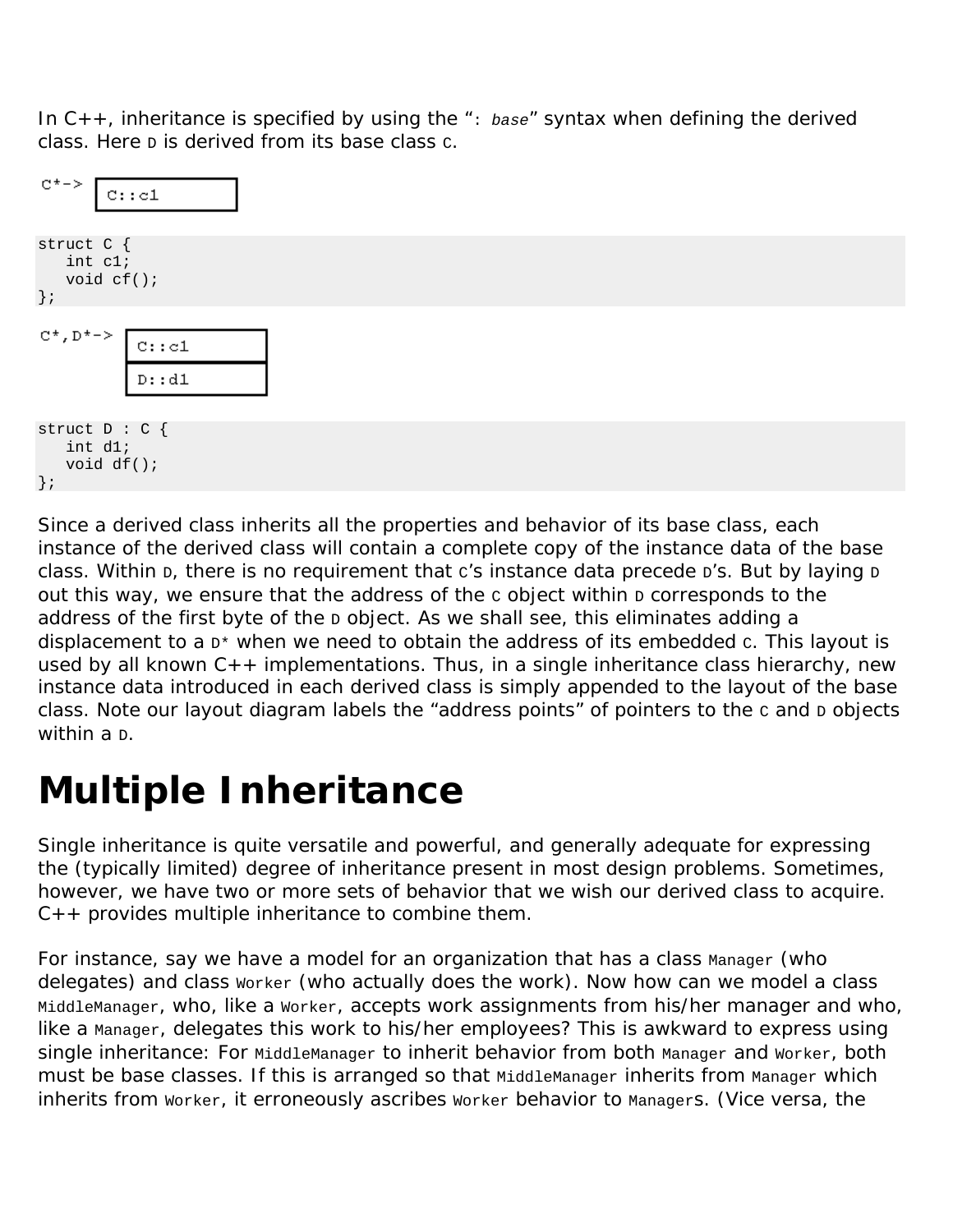same problem.) Of course, MiddleManager could inherit from just one (or neither) of Worker or Manager, and instead, duplicate (redeclare) both interfaces, but that defeats polymorphism, fails to reuse the existing interface, and leads to maintenance woes as interfaces evolve over time.

Instead, C++ allows a class to inherit from multiple base classes:

```
struct Manager ... { ... }; 
struct Worker ... { ... }; 
struct MiddleManager : Manager, Worker { ... };
```
How might this be represented? Continuing with our "classes of the alphabet" example:

| E*->                                             | E: : e1                                                        |  |  |
|--------------------------------------------------|----------------------------------------------------------------|--|--|
| struct E {<br>int el;<br>void $ef()$ ;<br>$\}$ ; |                                                                |  |  |
| C*, F*-><br>E*->                                 | $\mathbf{C}$ : : $\mathtt{c1}$<br>$\overline{E}$ ::e1<br>F: f1 |  |  |
|                                                  |                                                                |  |  |
| struct $F : C, E$ {<br>int fl;<br>void ff();     |                                                                |  |  |
| $\}$ ;                                           |                                                                |  |  |

Struct  $F$  multiply inherits from c and  $E$ . As with single inheritance,  $F$  contains a copy of the instance data of each of its base classes. Unlike single inheritance, it is not possible to make the address point of each bases' embedded instance correspond to the address of the derived class:

```
F f; 
// (void*)&f == (void*)(C*)&f;// (void*)&f < (void*)(E*)&f;
```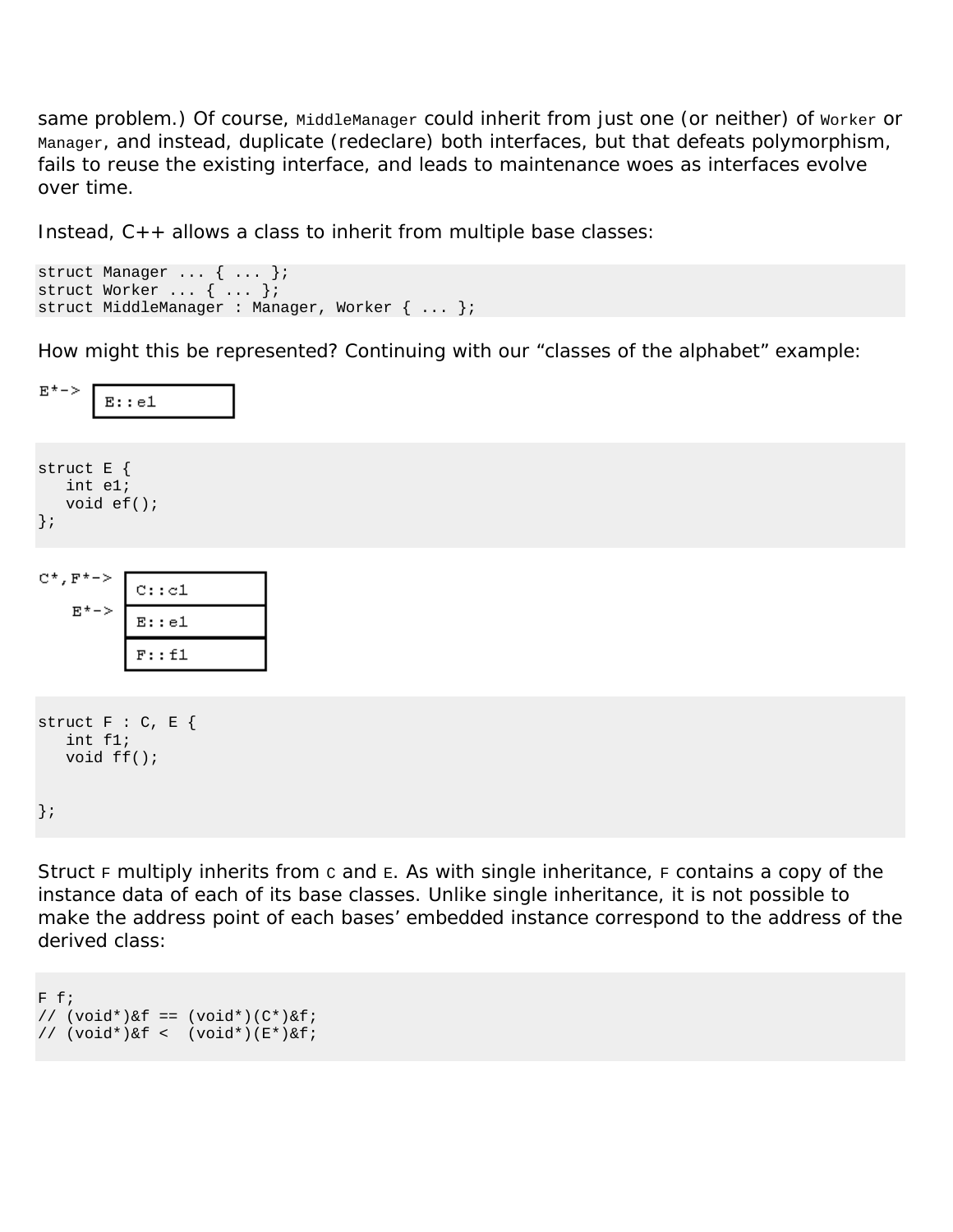Here, the address point of the embedded  $E$  within  $F$  is not at the address of the  $F$  itself. As we shall see when we consider casts and member functions, this displacement leads to a small overhead that single inheritance does not generally require.

An implementation is free to lay out the various embedded base instances and the new instance data in any order. Visual  $C_{++}$  is typical in laying out the base instances in declaration order, followed by the new data members, also in declaration order. (As we shall see, this is not necessarily the case when some bases have virtual functions and others don't).

## **Virtual Inheritance**

Returning to the MiddleManager example which motivated multiple inheritance in the first place, we have a problem. What if both Manager and Worker are derived from Employee?

```
struct Employee { ... }; 
struct Manager : Employee { ... }; 
struct Worker : Employee { ... }; 
struct MiddleManager : Manager, Worker { ... };
```
Since both Worker and Manager inherit from Employee, they each contain a copy of the Employee instance data. Unless something is done, each MiddleManager will contain two instances of Employee, one from each base. If Employee is a large object, this duplication may represent an unacceptable storage overhead. More seriously, the two copies of the Employee instance might get modified separately or inconsistently. We need a way to declare that Manager and Worker are each willing to share a single embedded instance of their Employee base class, should Manager or Worker ever be inherited with some other class that also wishes to share the Employee base class.

In  $C_{++}$ , this "sharing inheritance" is (unfortunately) called virtual inheritance and is indicated by specifying that a base class is virtual.

```
struct Employee { ... }; 
struct Manager : virtual Employee { ... }; 
struct Worker : virtual Employee { ... }; 
struct MiddleManager : Manager, Worker { ... };
```
Virtual inheritance is considerably more expensive to implement and use than single and multiple inheritance. Recall that for single (and multiple) inherited bases and derived classes, the embedded base instances and their derived classes either share a common address point (as with single inheritance and the leftmost base inherited via multiple inheritance), or have a simple constant displacement to the embedded base instance (as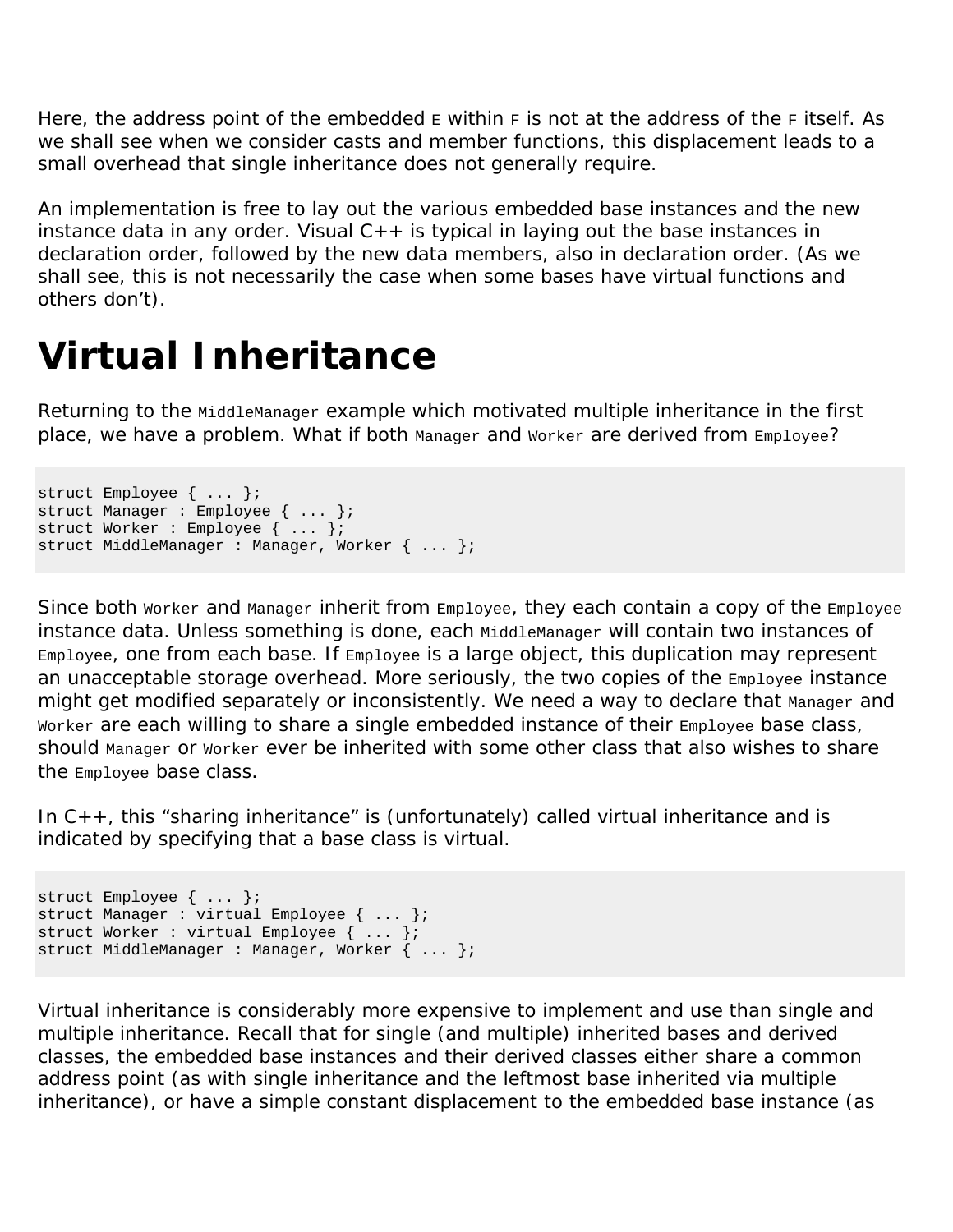with multiple inherited non-leftmost bases, such as  $E$ ). With virtual inheritance, on the other hand, there can (in general) be no fixed displacement from the address point of the derived class to its virtual base. If such a derived class is further derived from, the further deriving class may have to place the one shared copy of the virtual base at some other, different offset in the further derived class. Consider this example:

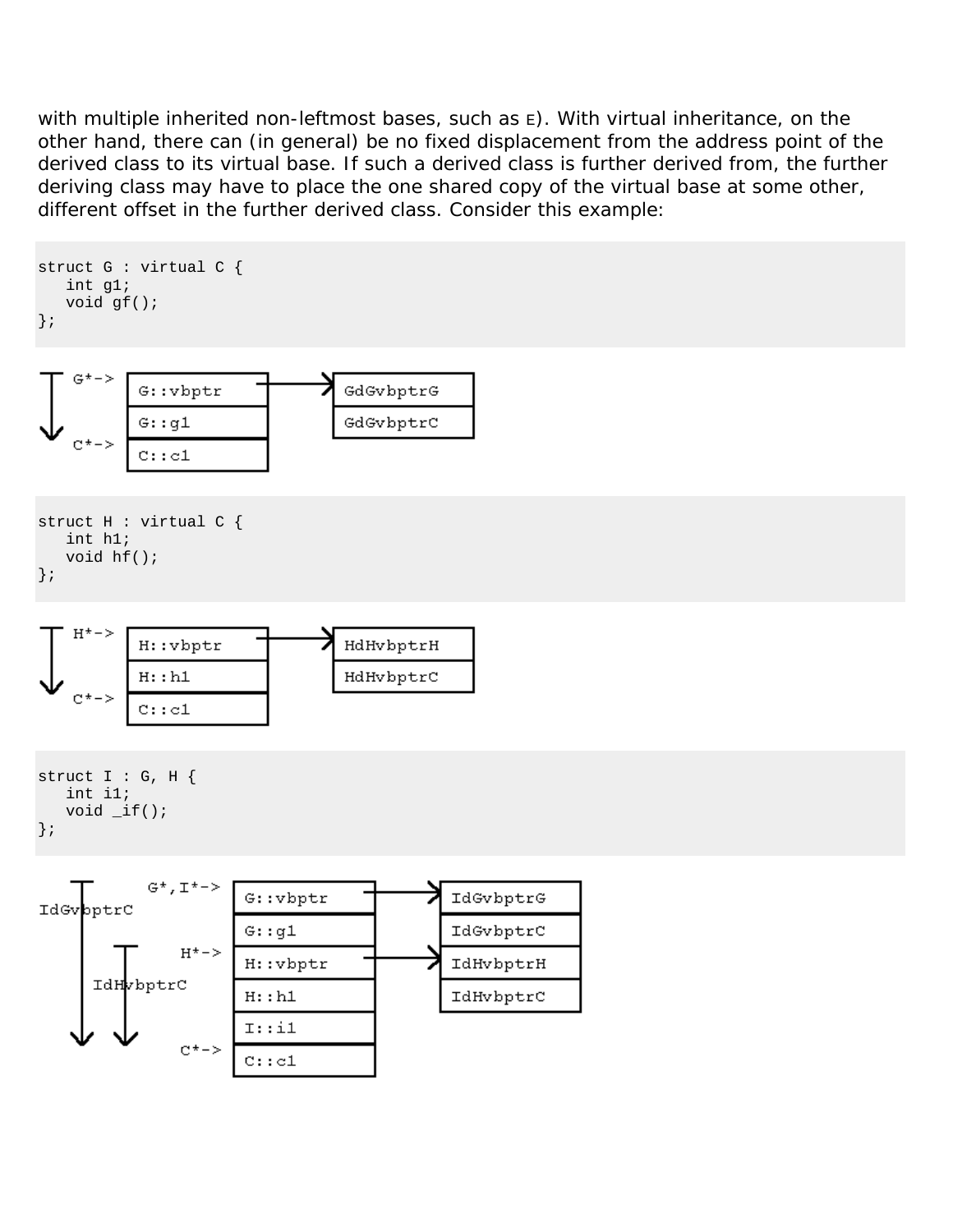Ignoring the vbptr members for a moment, notice that within a G object, the embedded c  $immediately$  follows the  $G$  data member, and similarly notice that within an  $H$ , the embedded c immediately follows the  $H$  data member. Now when we layout  $I$ , we can't preserve both relationships. In the Visual  $C_{++}$  layout above, the displacements from  $G$  to  $C$ in a  $\sigma$  instance and in an  $\sigma$  instance are different. Since classes are generally compiled without knowledge of how they will be derived from, each class with a virtual base must have a way to compute the location of the virtual base from the address point of its derived class.

In Visual  $C_{++}$ , this is implemented by adding a hidden  $v_{\text{bptr}}$  ("virtual base table pointer") field to each instance of a class with virtual bases. This field points to a shared, per-class table of displacements from the address point of the vbptr field to the class's virtual base(s).

Other implementations use embedded pointers from the derived class to its virtual bases, one per base. This other representation has the advantage of a smaller code sequence to address the virtual base, although an optimizing code generator can often commonsubexpression-eliminate repeated virtual base access computations. However, it also has the disadvantages of larger instance sizes for classes with multiple virtual bases, of slower access to virtual bases of virtual bases (unless one incurs yet further hidden pointers), and of a less regular pointer to member dereference.

In Visual  $C_{++}$ , G has a hidden  $v_{\text{bptr}}$  which addresses a virtual base table whose second entry is GdGvbptrc. (This is our notation for "in G, the displacement from G's vbptr to c". (We omit the prefix to "d" if the quantity is constant in all derived classes.)) For example, on a 32-bit platform, GdGvbptrC would be 8 (bytes). Similarly, the embedded G instance within an I addresses a vbtable customized for G's within I's, and so IdGvbptrC would be 20.

As can be seen from the layouts of  $G$ ,  $H$ , and  $I$ , Visual  $C++$  lays out classes with virtual bases by:

- Placing embedded instances of the non-virtually inherited bases first,
- Adding a hidden vbptr unless a suitable one was inherited from one of the non-virtual bases,
- Placing the new data members declared in the derived class, and, finally,
- Placing a single instance of each of the virtually inherited bases at the end of the instance.

This representation lets the virtually inherited bases "float" within the derived class (and its further derived classes) while keeping together and at constant relative displacements those parts of the object that are not virtual bases.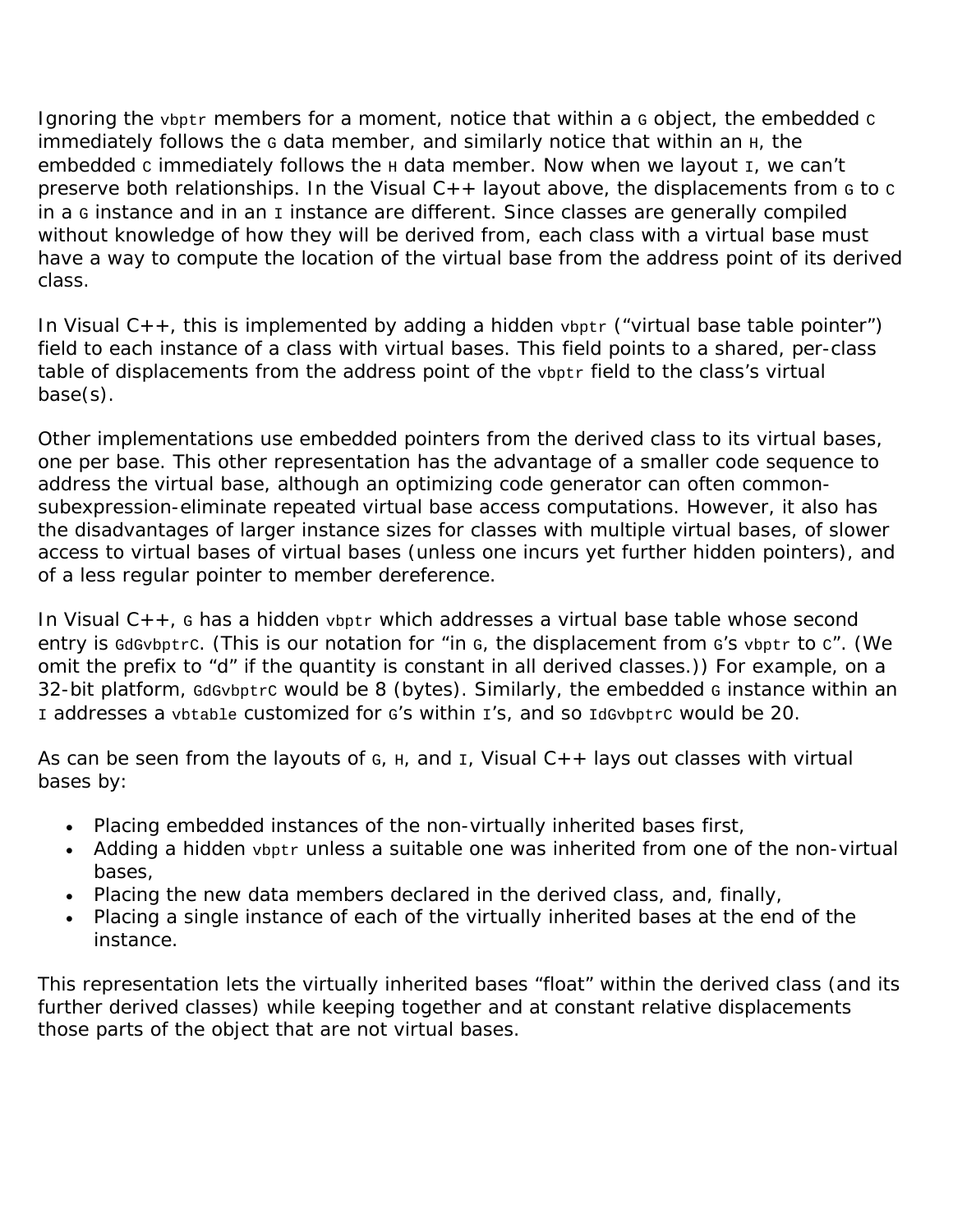# **Data Member Access**

Now that we have seen how classes are laid out, let's consider the cost to access data members of these classes.

*No inheritance.* In absence of inheritance, data member access is the same as in C: a dereference off some displacement from the pointer to the object.

```
C* pc; 
pc->c1; // *(pc + dCc1);
```
*Single inheritance.* Since the displacement from the derived object to its embedded base instance is a constant 0, that constant 0 can be folded with the constant offset of the member within that base.

```
D^* pd;
pd->c1; // *(pd + dDC + dCc1); // *(pd + dDCc1);
pd - > d1; // *(pd + dDd1);
```
*Multiple inheritance.* Although the displacement to a given base, or to a base of a base, and so on, might be non-zero, it is still constant, and so any set of such displacements can be folded together into one constant displacement off the object pointer. Thus even with multiple inheritance, access to any member is inexpensive.

```
F^* pf;
pf->c1; // *(pf + dFC + dCc1); // *(pf + dFc1);
pf->el; // *(pf + dFE + dEel); // *(pf + dFel);pf->f1; // *(pf + dFf1);
```
*Virtual inheritance.* Within a class with virtual bases, access to a data member or nonvirtually inherited base class is again just a constant displacement off the object pointer. However, access to a data member of a virtual base is comparatively expensive, since it is necessary to fetch the vbptr, fetch a vbtable entry, and then add that displacement to the vbptr address point, just to compute the address of the data member. However, as shown for  $i.e.1$  below, if the type of the derived class is statically known, the layout is also known, and it is unnecessary to load a vbtable entry to find the displacement to the virtual base.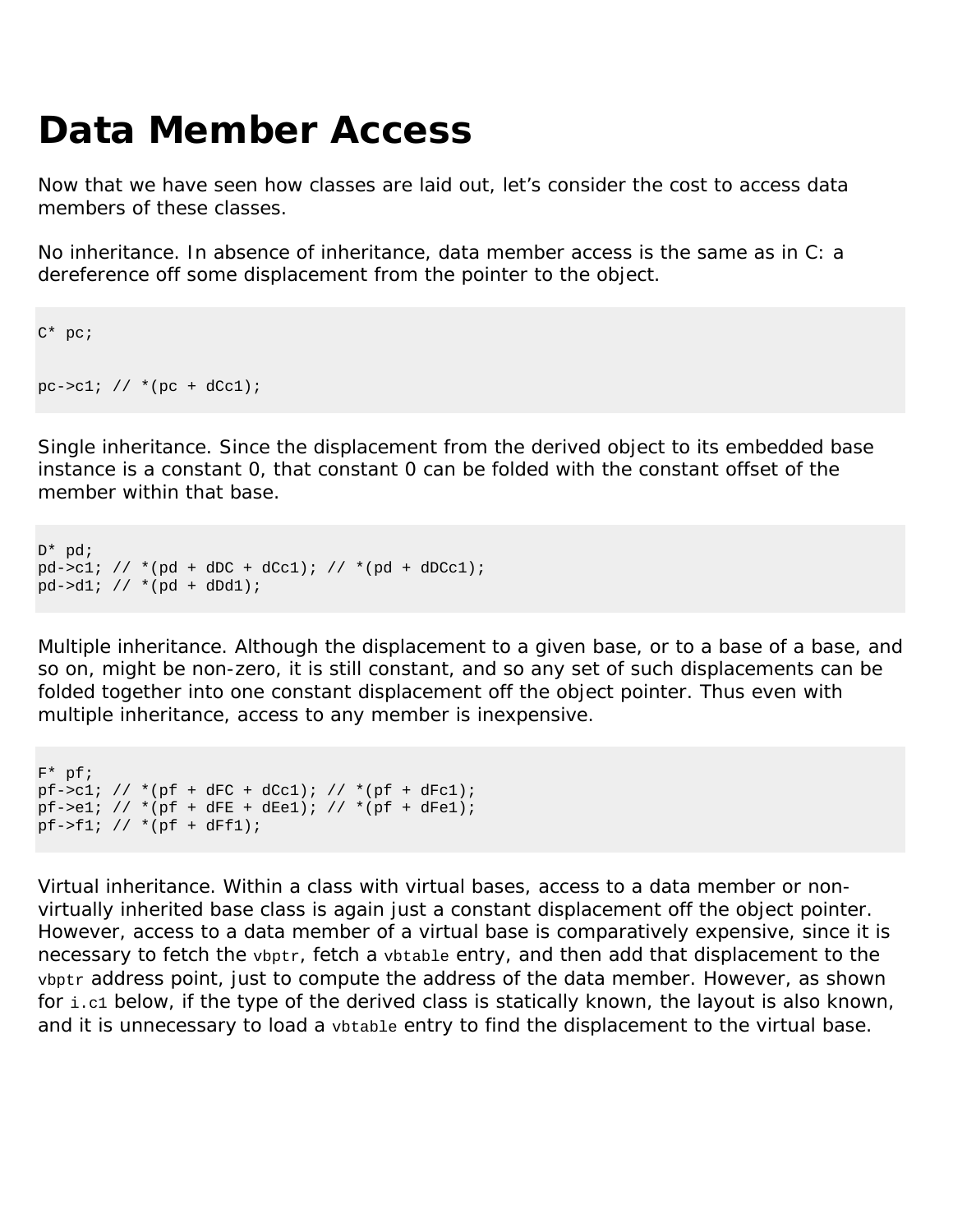```
I* pi; 
pi->c1; // *(pi + dIGvbytr + (*pi + dIGvbytr))[1] + dCc1);pi->g1; // * (pi + dIG + dGg1); // * (pi + dIg1);pi->h1; // *(pi + dIH + dHh1); // *(pi + dIh1);pi->i1; // *(pi + dIi1); 
I i; 
i.cl; // *(\&i + IdIC + dCc1); // *(\&i + IdIC1);
```
What about access to members of transitive virtual bases, for example, members of virtual bases of virtual bases (and so on)? Some implementations follow one embedded virtual base pointer to the intermediate virtual base, then follow its virtual base pointer to its virtual base, and so on. Visual  $C++$  optimizes such access by using additional vbtable entries which provide displacements from the derived class to any transitive virtual bases.

#### **Casts**

Except for classes with virtual bases, it is relatively inexpensive to explicitly cast a pointer into another pointer type. If there is a base-derived relationship between class pointers, the compiler simply adds or subtracts the displacement between the two (often 0).

F\* pf;  $(C^*)pf;$  //  $(C^*) (pf; pf + dFC : 0);$  //  $(C^*)pf;$  $(E^*)pf;$  //  $(E^*) (pf;$  pf + dFE : 0);

In the  $c^*$  cast, no computations are required, because  $d_{FC}$  is 0. In the  $E^*$  cast, we must add  $dFE$ , a non-zero constant, to the pointer.  $C++$  requires that null pointers (0) remain null after a cast. Therefore Visual  $C++$  checks for null before performing the addition. This check occurs only when a pointer is implicitly or explicitly converted to a related pointer type, not when a derived\* is implicitly converted to a base\*const this pointer when a base member function is invoked on a derived object.

As you might expect, casting over a virtual inheritance path is relatively expensive: about the same cost as accessing a member of a virtual base:

```
I* pi; 
(G*)pi; // (G*)pi; 
(H^*)pi; // (H^*) (pi ? pi + dIH : 0);
(C^*)pi; // (C^*)(pi ? (pi+dIGvbptr + (*(pi+dIGvbptr))[1]) : 0);
```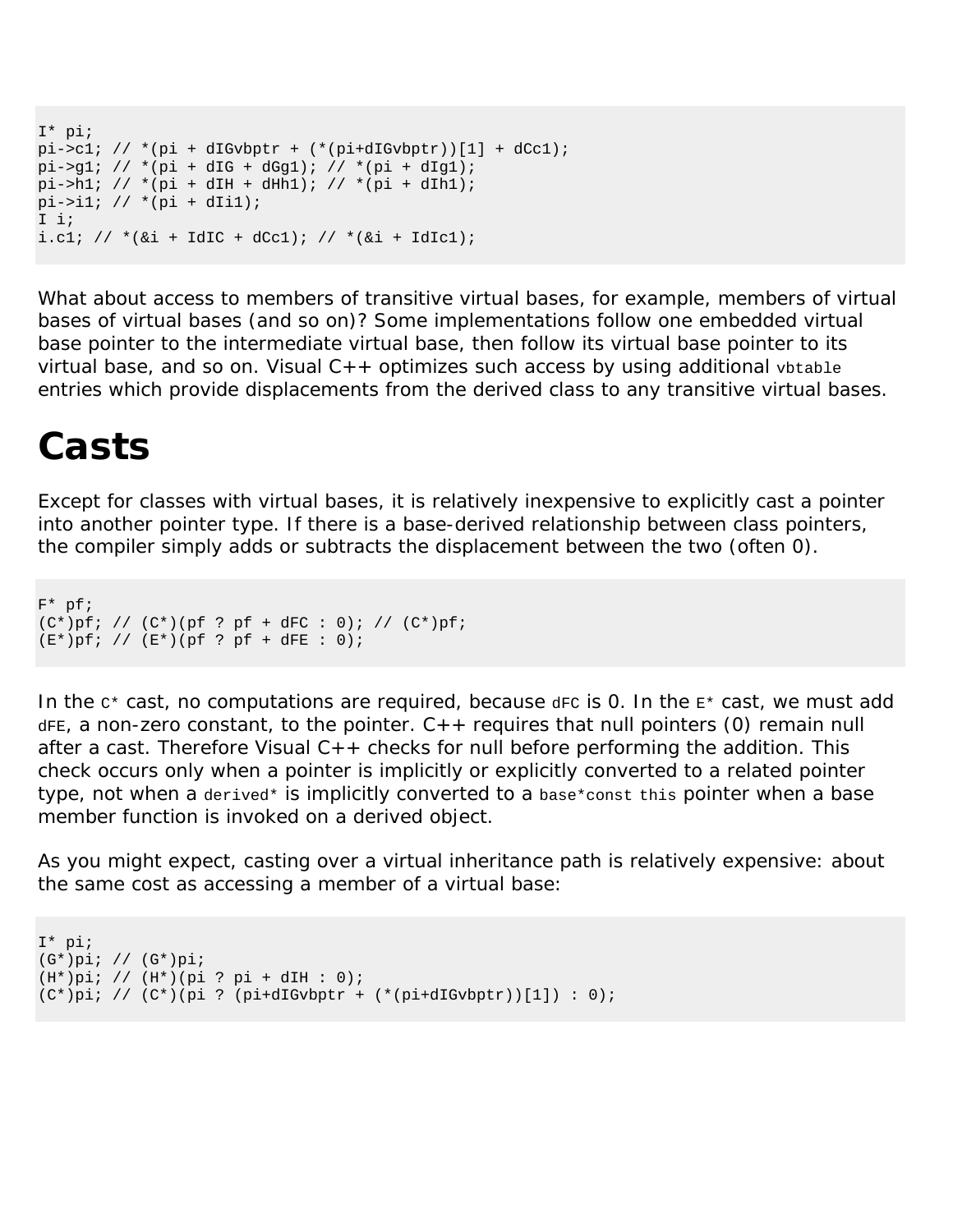In general, you can avoid a lot of expensive virtual base field accesses by replacing them with one cast to the virtual base and base relative accesses:

```
/* before: */ ... pi->c1 ... pi->c1 ...
/* faster: */ C* pc = pi; ... pc->c1 ... pc->c1 ...
```
#### **Member Functions**

A C++ member function is just another member in the scope of its class. Each (non-static) member function of a class x receives a special hidden this parameter of type  $x * const$ , which is implicitly initialized from the object the member function is applied to. Also, within the body of a member function, member access off the this pointer is implicit.



**P** has a non-virtual member function  $pf()$  and a virtual member function  $pr()$ . It is apparent that virtual member functions incur an instance size hit, as they require a virtual function table pointer. More on that later. Notice there is no instance cost to declaring nonvirtual member functions. Now consider the definition of  $p:pf()$ :

```
void P::pf() { // void P::pf([P *const this]) 
    ++p1; // ++(this->p1); 
}
```
Here  $P:pf()$  receives a hidden this parameter, which the compiler has to pass each call. Also note that member access can be more expensive than it looks, because member accesses are this relative. On the other hand, compilers commonly enregister this so member access cost is often no worse than accessing a local variable. On the other hand, compilers may not be able to enregister the instance data itself because of the possibility this is aliased with some other data.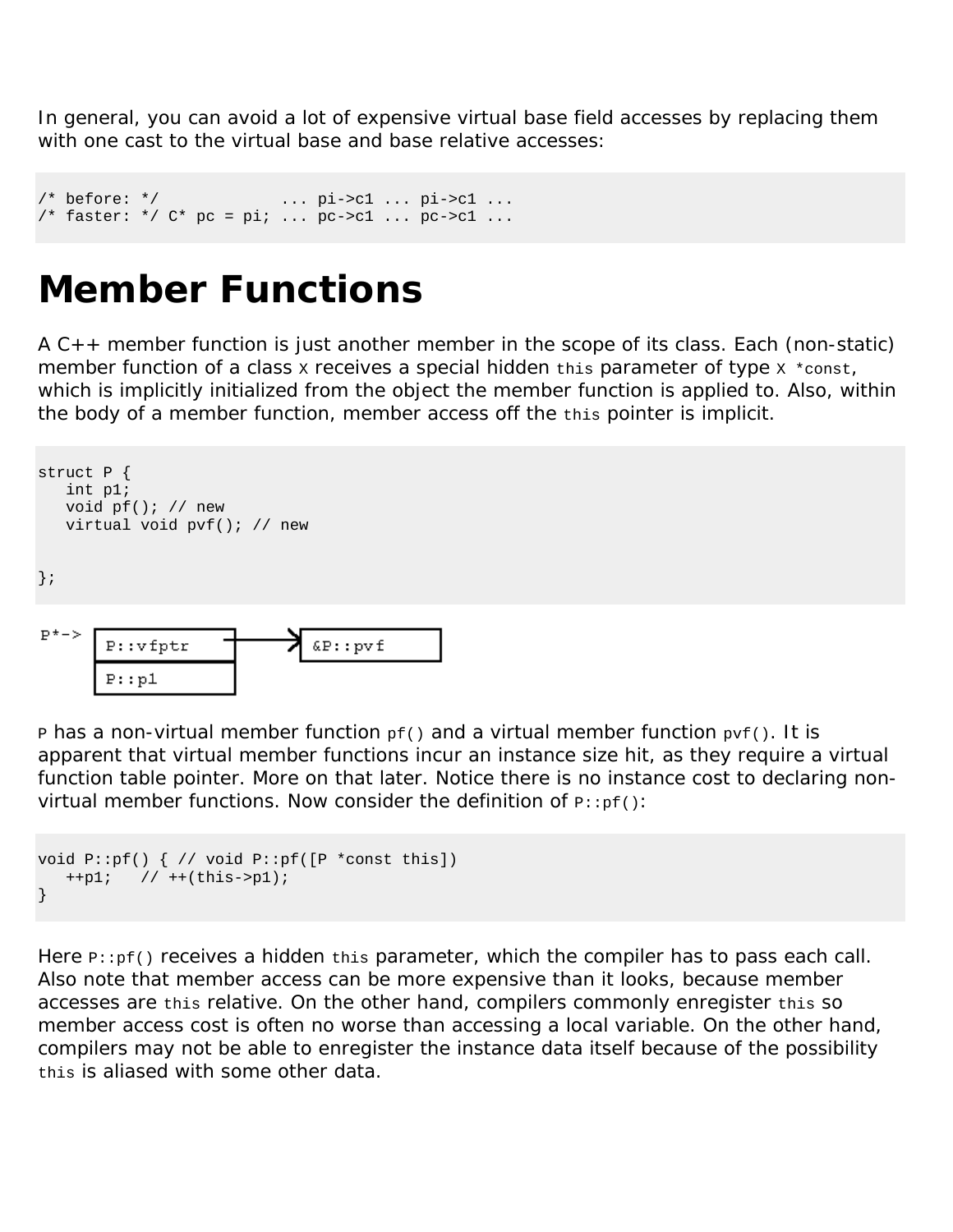# **Overriding Member Functions**

Member functions are inherited just as data members are. Unlike data members, a derived class can override, or replace, the actual function definition to be used when an inherited member function is applied to a derived instance. Whether the override is static (determined at compile time by the static types involved in the member function call) or dynamic (determined at run-time by the dynamic object addressed by the object pointer) depends upon whether the member function is declared virtual.

Class  $\varrho$  inherits  $P'$ s data and function members. It declares  $p f()$ , overriding  $P': p f()$ . It also declares  $pvf()$ , a virtual function overriding  $p:pyf()$ , and declares a new non-virtual member function  $qf()$ , and a new virtual function  $qvf()$ .

```
struct Q : P { 
   int q1; 
   void pf(); // overrides P::pf 
   void qf(); // new 
   void pvf(); // overrides P::pvf 
    virtual void qvf(); // new 
};
```


For non-virtual function calls, the member function to call is statically determined, at compile time, by the type of the pointer expression to the left of the -> operator. In particular, even though  $ppq$  points to an instance of  $q$ ,  $ppq\rightarrow pf()$  calls  $p\rightarrow pf()$ . (Also notice the pointer expression left of the -> is passed as the hidden this parameter.)

```
P p; P^* pp = &p; Q q; P^* ppq = &q; Q^* pq = &q;
pp->pf(); // pp->P::pf(); // P::pf(pp);
ppq->pf(); // ppq->P::pf(); // P::pf(ppq);
pq \rightarrow pf(); // pq \rightarrow Q::pf(); // Q::pf((P*)pq);
pq \rightarrow qq( ); // pq \rightarrow Q: qf(); // Q: qf(pq);
```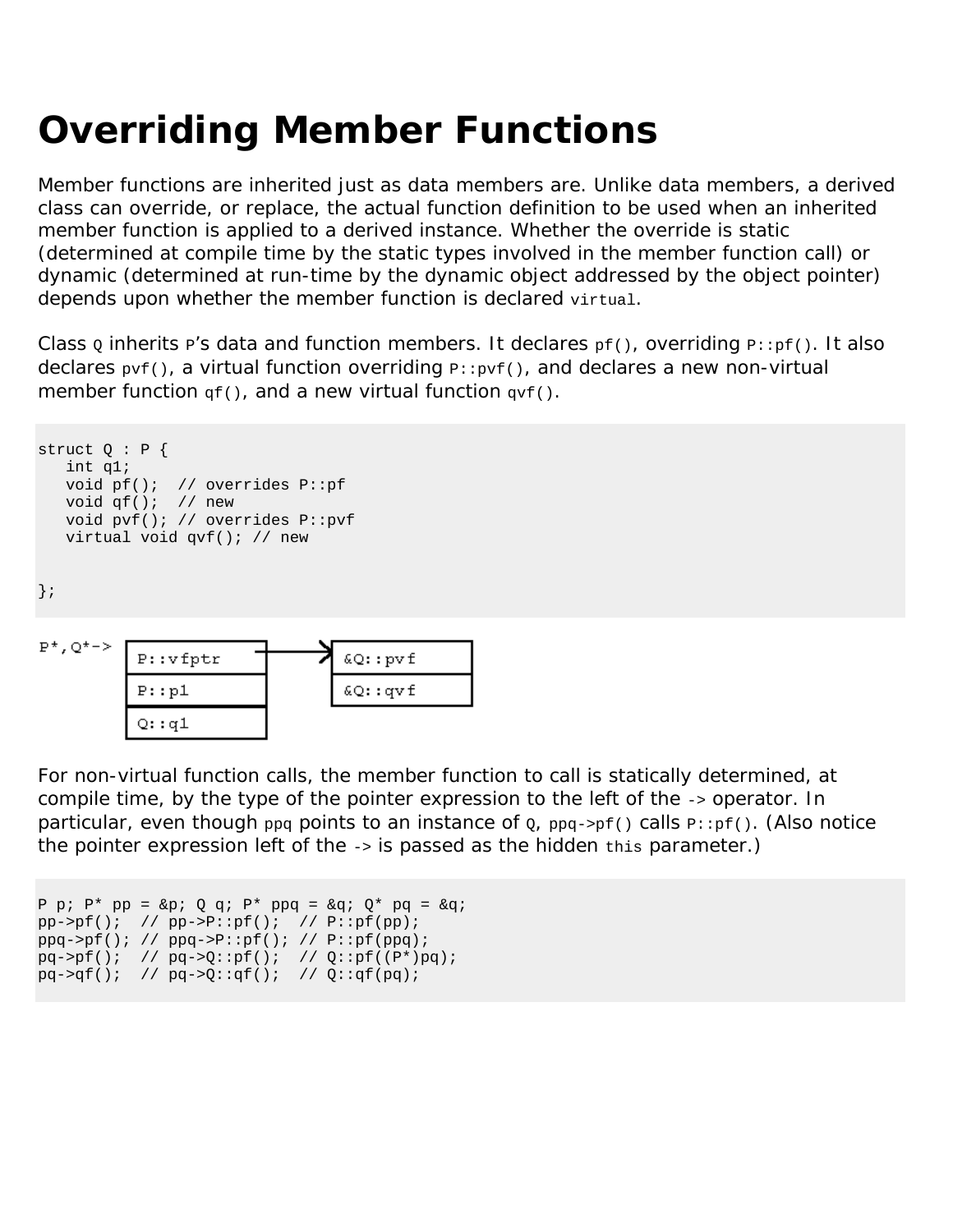For virtual function calls, the member function to call is determined at run-time. Regardless of the declared type of the pointer expression left of the -> operator, the virtual function to call is the one appropriate to the type of the actual instance addressed by the pointer. In particular, although  $ppq$  has type  $p^*$ , it addresses a  $q$ , and so  $q:ppf()$  is called.

```
\texttt{pp->pvf()}; \quad \texttt{\textit{// pp->P::pvf(); // P::pvf(pp)};}ppq->pvf( )\, ;\  \  // \  \, ppq->Q: :pvf( )\, ;\  \  // \  \, Q: :pvf( (Q^{*})ppq)\, ;pq \rightarrow pvf(); // pq \rightarrow Q::pvf(); // Q::pvf((P*)pq);
```
Hidden vfptr members are introduced to implement this mechanism. A vfptr is added to a class (if it doesn't already have one) to address that class's virtual function table (vftable). Each virtual function in a class has a corresponding entry in that class's vftable. Each entry holds the address of the virtual function override appropriate to that class. Therefore, calling a virtual function requires fetching the instance's vfptr, and indirectly calling through one of the vftable entries addressed by that pointer. This is in addition to the usual function call overhead of parameter passing, call, and return instructions. In the example below, we fetch q's vfptr, which addresses  $Q's$  vftable, whose first entry is  $\&Q: : pvf$ . Thus  $0:$ : $pvf()$  is called.

Looking back at the layouts of  $P$  and  $Q$ , we see that the Visual  $C++$  compiler has placed the hidden  $v$ fptr member at the start of the  $P$  and  $Q$  instances. This helps ensure that virtual function dispatch is as fast as possible. In fact, the Visual C++ implementation *ensures* that the first field in any class with virtual functions is always a  $\mathbf{v}_{\text{fptr}}$ . This can require inserting the new vfptr before base classes in the instance layout, or even require that a right base class that does begin with a  $v$ fptr be placed before a left base that does not have one.

Most  $C_{++}$  implementations will share or reuse an inherited base's  $v$ fptr. Here  $\varrho$  did not receive an additional  $\text{vfptr}$  to address a table for its new virtual function  $\text{qvf}()$ . Instead, a gyf entry is appended to the end of P's vftable layout. In this way, single inheritance remains inexpensive. Once an instance has a vfptr it doesn't need another one. New derived classes can introduce yet more virtual functions, and their vftable entries are simply appended to the end of their one per-class vftable.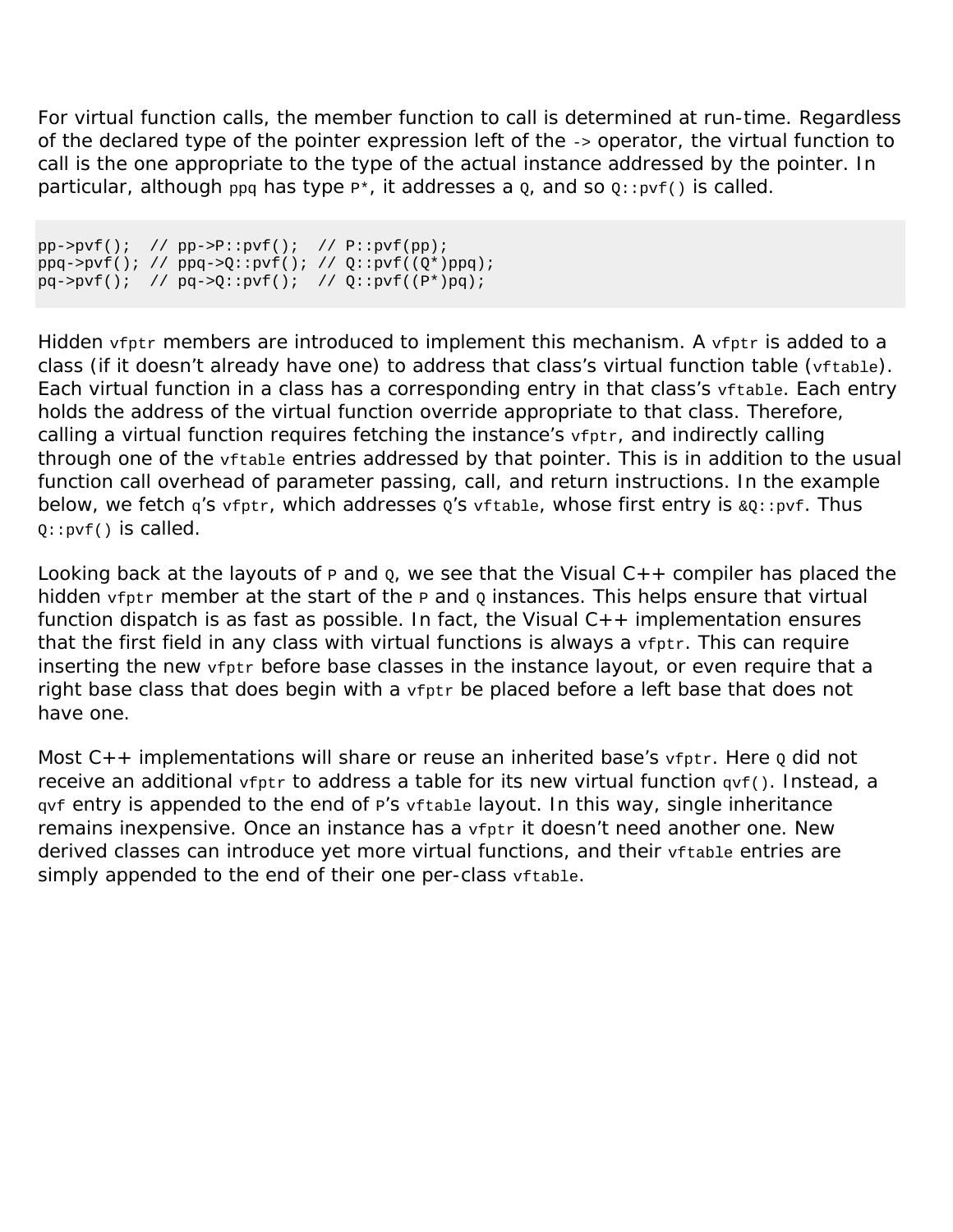# **Virtual Functions: Multiple Inheritance**

It is possible for an instance to contain more than one  $\mathbf{v}_{\text{fptr}}$  if it inherits them from multiple bases, each with virtual functions. Consider R and s:





```
struct S : P, R { 
   int s1; 
    void pvf(); // overrides P::pvf and R::pvf 
    void rvf(); // overrides R::rvf 
    void svf(); // new 
};
```


thunk1: this  $=$  SdPR; goto S::pvf

Here  $R$  is just another class with some virtual functions. Since s multiply inherits, from  $P$ and R, it contains an embedded instance of each, plus its own instance data contribution,  $s: s1.$  Notice the right base R has a different address point than do P and S, as expected with multiple inheritance.  $s::pvf()$  overrides both  $p::pvf()$  and  $R::pvf()$ , and  $s::rvf()$ overrides  $R:rvf()$ . Here are the required semantics for the  $pvf$  override:

```
S s; S* ps = \&si;
((P<sup>*</sup>)ps)->pvf(); // ((P<sup>*</sup>)ps)->P::vfptr[0])((S<sup>*</sup>)(P<sup>*</sup>)ps)
((R<sup>*</sup>)ps)->pvf(); // ((R<sup>*</sup>)ps)->R::vfptr[0])((S<sup>*</sup>)(R<sup>*</sup>)ps)
ps->pvf(); // one of the above; calls S::pvf()
```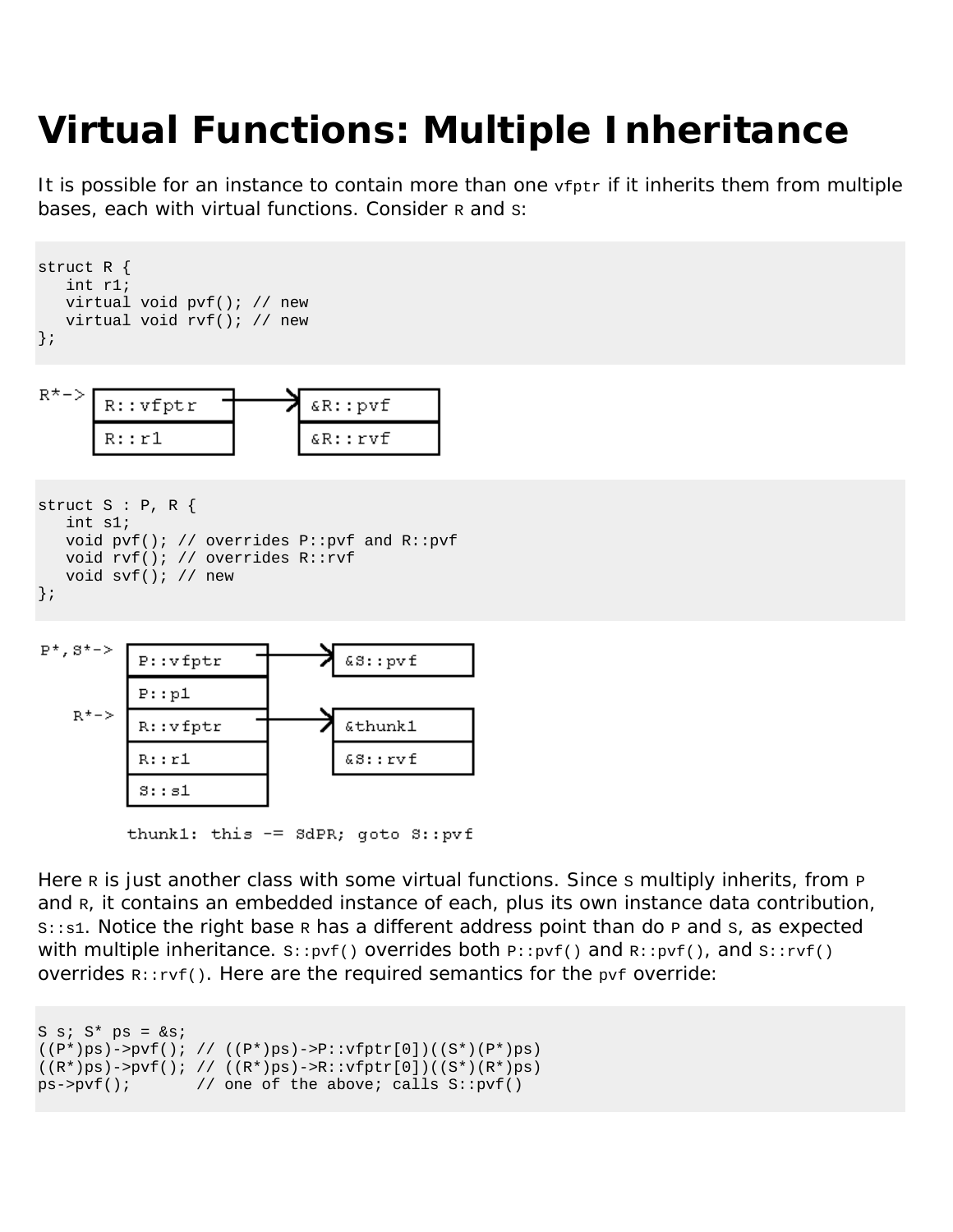Since  $s:pyf()$  overrides both  $p:pyf()$  and  $R:pyf()$ , it must replace their  $vftable$  entries in the s vftables. However, notice that it is possible to invoke  $pvf()$  both as a P and an R. The problem is that  $R$ 's address point does not correspond to  $P$ 's and s's. The expression  $(R*)_{PS}$ does not point to the same part of the class as does  $(P^*)$ ps. Since the function  $s:ppf()$ expects to receive an  $s*$  as its hidden  $t$ his parameter, the virtual function call itself must automatically convert the  $R*$  at the call site into an  $S*$  at the callee. Therefore,  $S'S$  copy of R'S vftable'S pvf slot takes the address of an adjuster thunk, which applies the address adjustment necessary to convert an  $R*$  pointer into an  $S*$  as desired.

In MSC++, for multiple inheritance with virtual functions, adjuster thunks are required only when a derived class virtual function overrides virtual functions of multiple base classes.

# **Address Points and "Logical This Adjustment"**

Consider next  $s::rvf()$ , which overrides  $R::rvf()$ . Most implementations note that  $s::rvf()$ must have a hidden this parameter of type s\*. Since R'S rvf vftable slot may be used when this call occurs:

 $((R<sup>*</sup>)ps)$ ->rvf $()$ ; //  $(*((R<sup>*</sup>)ps)$ ->R::vfptr[1])((R\*)ps)

Most implementations add another thunk to convert the  $R*$  passed to  $rvt$  into an  $s*.$  Some also add an additional vftable entry to the end of s's vftable to provide a way to call ps- $>rvf()$  without first converting to an  $R^*$ . MSC + + avoids this by intentionally compiling  $s:=rvf()$  so as to expect a this pointer which addresses not the s object but rather the R embedded instance within the s. (We call this "giving overrides the same expected address point as in the class that first introduced this virtual function".) This is all done transparently, by applying a "logical this adjustment" to all member fetches, conversions from this, and so on, that occur within the member function. (Just as with multiple inheritance member access, this adjustment is constant-folded into other member displacement address arithmetic.)

Of course, we have to compensate for this adjustment in our debugger.

```
ps->rvf(); // ((R*)ps)->rvf(); // S::rvf((R*)ps)
```
Thus  $MSC++$  generally avoids creating a thunk and an additional extra  $vftable$  entry when overriding virtual functions of non-leftmost bases.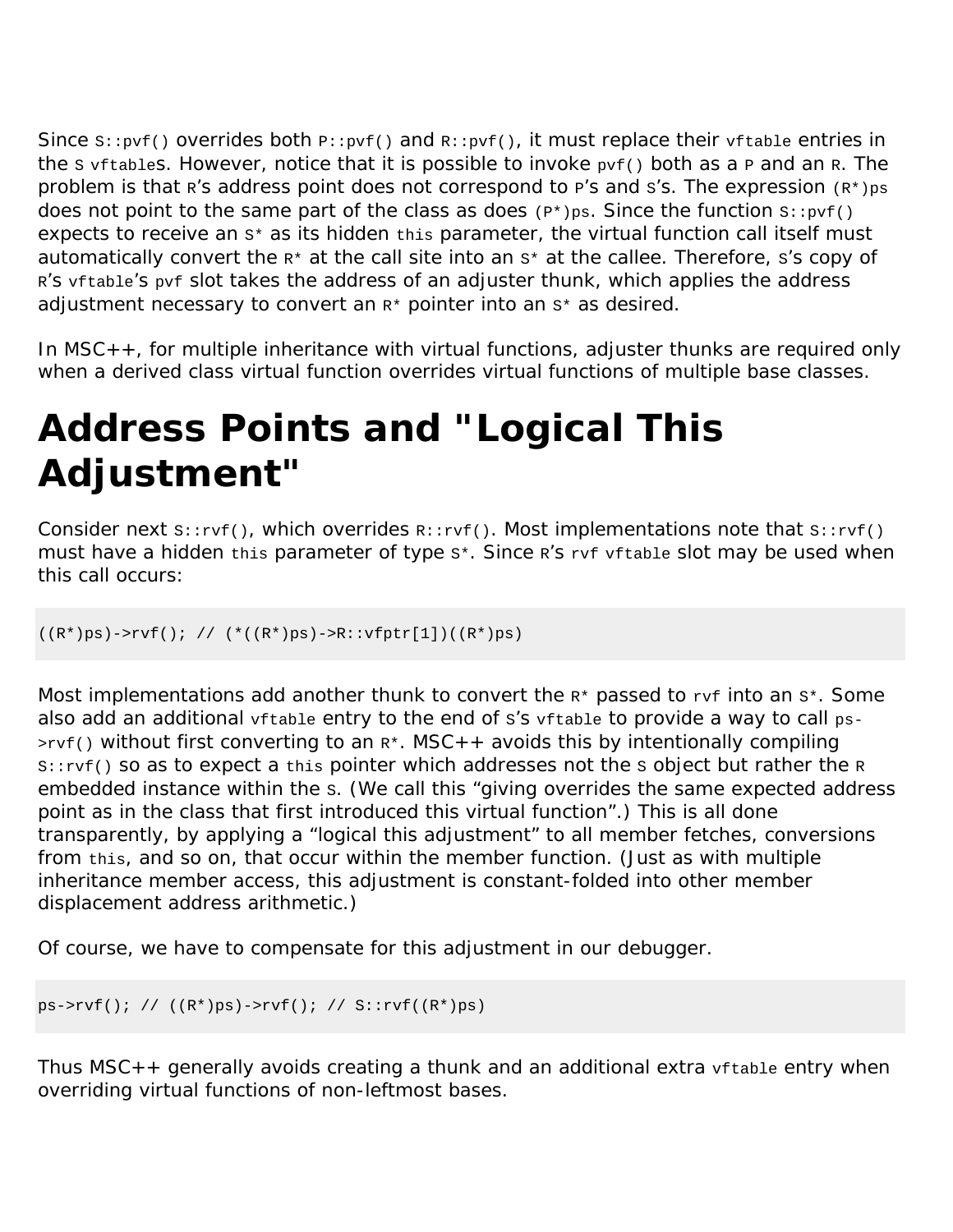# **Adjuster Thunks**

As described, an adjuster thunk is sometimes called for, to adjust this (which is found just below the return address on the stack, or in a register) by some constant displacement en route to the called virtual function. Some implementations (especially cfront-based ones) do not employ adjuster thunks. Rather, they add additional displacement fields to each virtual function table entry. Whenever a virtual function is called, the displacement field, which is quite often 0, is added to the object address as it is passed in to become the this pointer:

```
ps->rvf(); 
// struct { void (*pfn)(void*); size_t disp; }; 
// (*ps->vfptr[i].pfn)(ps + ps->vfptr[i].disp);
```
The disadvantages of this approach include both larger vftables and larger code sequences to call virtual functions.

More modern PC-based implementations use adjust-and-jump techniques:

```
S::pvf-adjust: // MSC++ 
  this - sdPR;
   goto S::pvf()
```
Of course, the following code sequence is even better (but no current implementation generates it):

```
S::pvf-adjust: 
   this -= SdPR; // fall into S:pyf()S::pvf() { ... }
```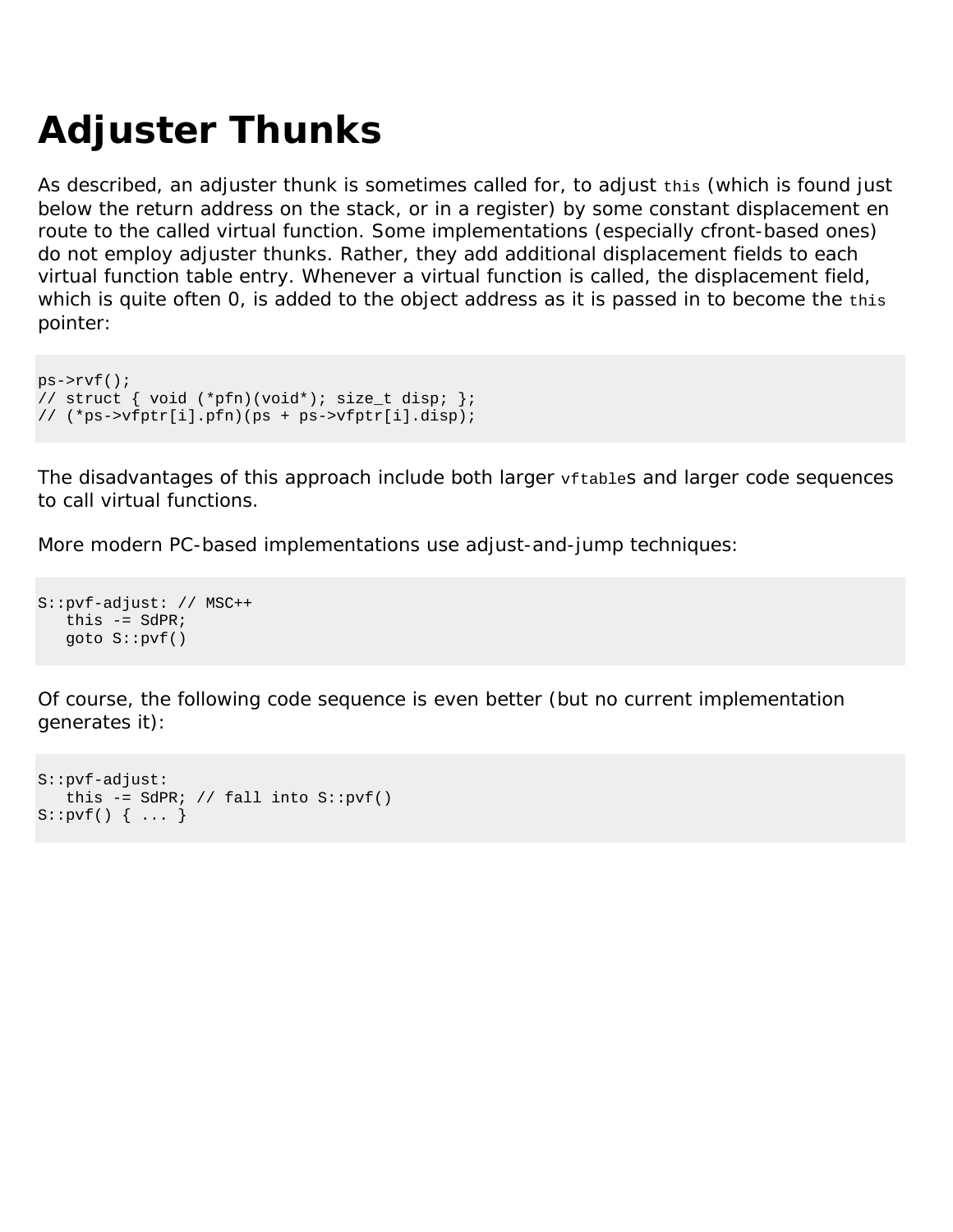# **Virtual Functions: Virtual Inheritance**

Here  $\tau$  virtually inherits  $\mu$  and overrides some of its member functions. In Visual C++, to avoid costly conversions to the virtual base  $P$  when fetching a  $v$  t table entry, new virtual functions of  $T$  receive entries in a new  $vftable$ , requiring a new  $vftrt$ , introduced at the top  $of <sub>T</sub>$ .

```
struct T : virtual P { 
   int t1; 
  void pvf(); // overrides P::pvf
   virtual void tvf(); // new 
};
```


```
void T::pvf() { 
    ++p1; // ((P*)this)->p1++; // vbtable lookup! 
    ++t1; // this->t1++; 
}
```
As shown above, even within the definition of a virtual function, access to data members of a virtual base must still use the vbtable to fetch a displacement to the virtual base. This is necessary because the virtual function can be subsequently inherited by a further derived class with different layout with respect to virtual base placement. And here is just such a class:

```
struct U : T {
    int u1; 
};
```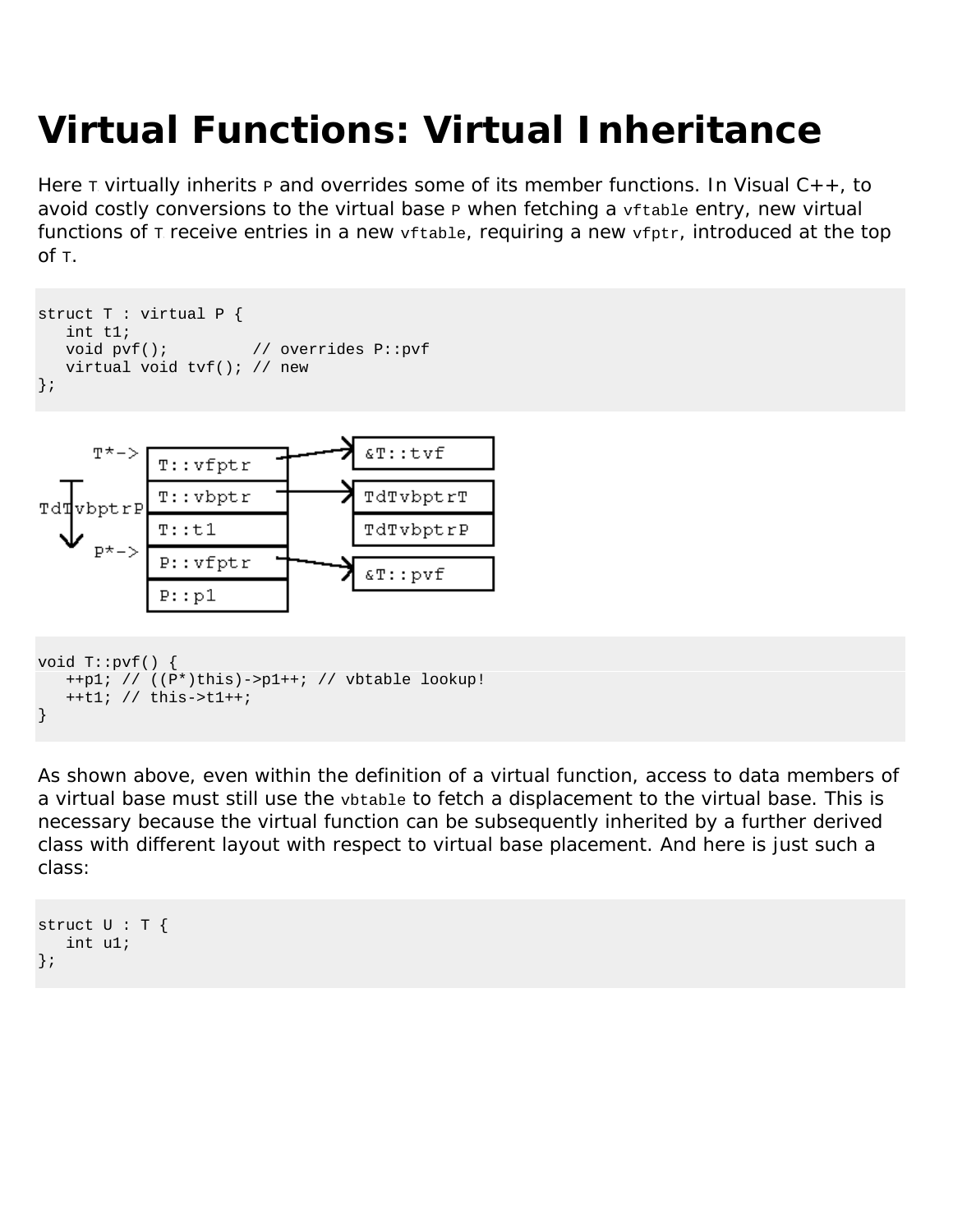

thunk2: this  $=$  (UdP - TdP); goto T::pvf

Here  $U$  adds another data member, which changes the  $dP$ , the displacement to P. Since  $T:opt$  expects to be called with a  $P*$  in a  $T<sub>i</sub>$  an adjuster thunk is necessary to adjust this so it arrives at the callee addressing just past  $T:zt1$  (the address point of a  $P*$  in a  $T$ ). (Whew! That's about as complex as things get!)

# **Special Member Functions**

This section examines hidden code compiled into (or around) your special member functions.

#### **Constructors and Destructors**

As we have seen, sometimes there are hidden members that need to be initialized during construction and destruction. Worst case, a constructor may perform these activities

- If "most-derived," initialize vbptr field(s) and call constructors of virtual bases.
- Call constructors of direct non-virtual base classes.
- Call constructors of data members.
- Initialize  $v$ fptr field $(s)$ .
- Perform user-specified initialization code in body of constructor definition.

(A "most-derived" instance is an instance that is not an embedded base instance within some other derived class.)

So, if you have a deep inheritance hierarchy, even a single inheritance one, construction of an object may require many successive initializations of a class's vfptr. (Where appropriate, Visual  $C_{++}$  will optimize away these redundant stores.)

Conversely, a destructor must tear down the object in the exact reverse order to how it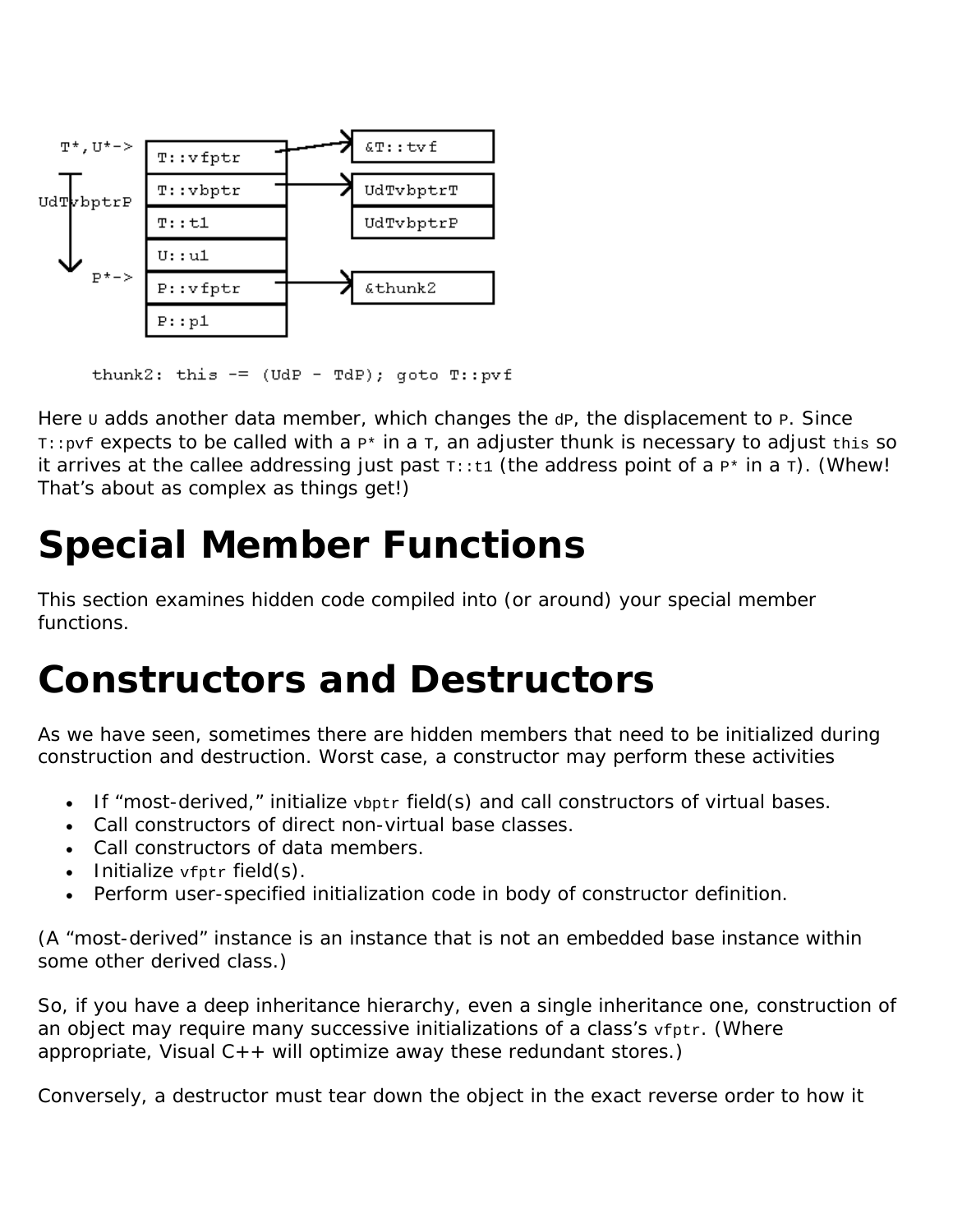was initialized:

- Initialize  $v$ fptr field $(s)$ .
- Perform user-specified destruction code in body of destructor definition.
- Call destructors of data members (in reverse order).
- Call destructors of direct non-virtual bases (in reverse order).
- If "most-derived," call destructors of virtual bases (in reverse order).

In Visual C++, constructors for classes with virtual bases receive a hidden "most-derived flag" to indicate whether or not virtual bases should be initialized. For destructors, we use a "layered destructor model," so that one (hidden) destructor function is synthesized and called to destroy a class *including* its virtual bases (a "most-derived" instance) and another to destroy a class *excluding* its virtual bases. The former calls the latter, then destroys virtual bases (in reverse order).

# **Virtual Destructors and Operator Delete**

Consider structs  $v$  and  $w$ .



Destructors can be virtual. A class with a virtual destructor receives a hidden  $v$ fptr member, as usual, which addresses a vftable. The table contains an entry holding the address of the virtual destructor function appropriate for the class. What is special about virtual destructors is they are implicitly invoked when an instance of a class is deleted. The call site (delete site) does not know what the dynamic type being destroyed is, and yet it must invoke the appropriate operator delete for that type.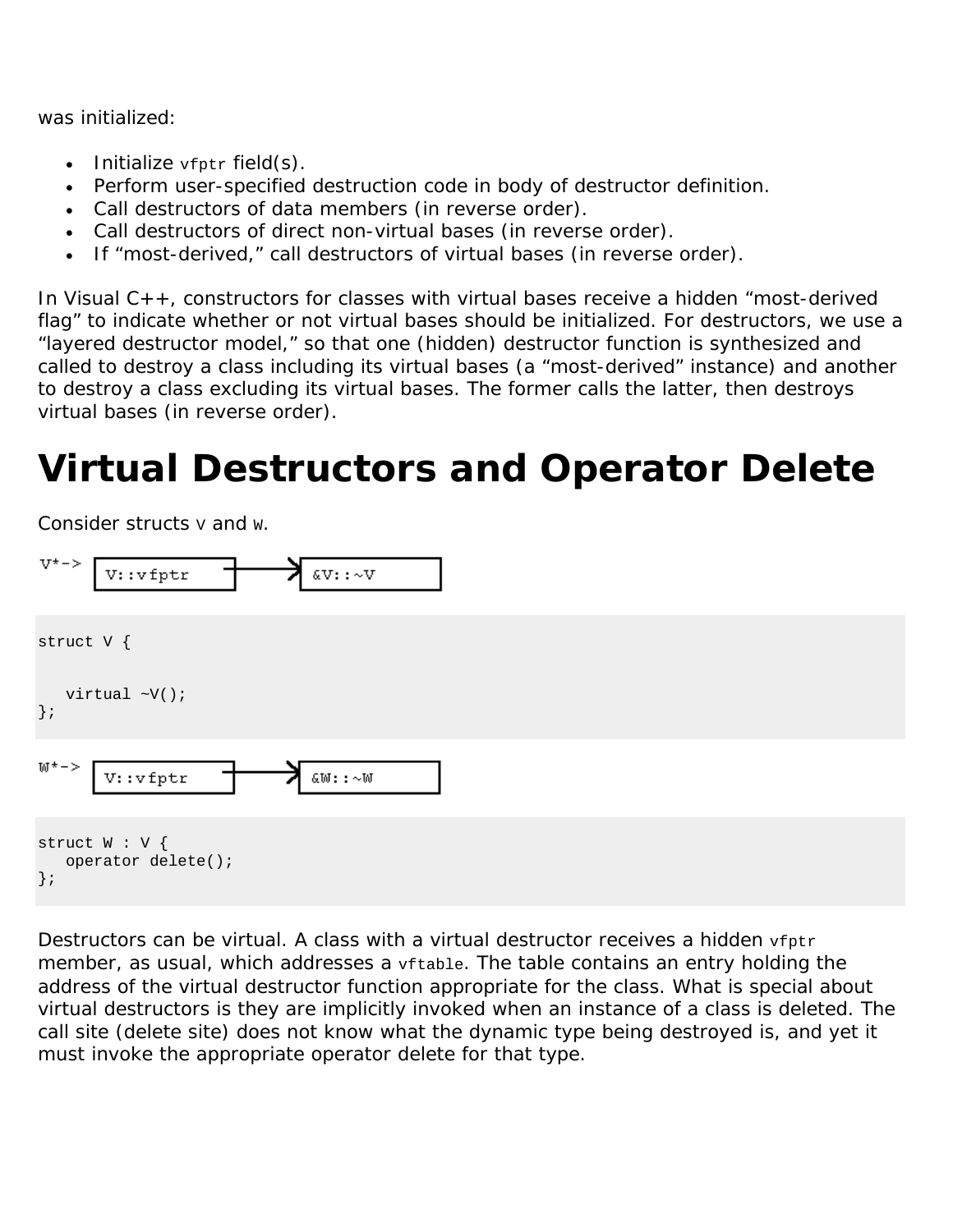For instance, when  $pv$  below addresses a  $W$ , after  $W:K \rightarrow W$  is called, its storage must be destroyed using  $W:$ : operator delete().

```
V^* pv = new V;
delete pv; // pv \rightarrow \neg V : V(); // use ::operator delete()
pv = new Widelete pv; // py->\sim W::W(); // use W::operator delete()
pv = new Wi::delete pv; // pv->~W::W(); // use ::operator delete()
```
To implement these semantics, Visual C++ extends its "layered destructor model" to automatically create another hidden destructor helper function, the "deleting destructor," whose address replaces that of the "real" virtual destructor in the virtual function table. This function calls the destructor appropriate for the class, then optionally invokes the appropriate operator delete for the class.

#### **Arrays**

Dynamic (heap allocated) arrays further complicate the responsibilities of a virtual destructor. There are two sources of complexity. First, the dynamic size of a heap allocated array must be stored along with the array itself, so dynamically allocated arrays automatically allocate extra storage to hold the number of array elements. The other complication occurs because a derived class may be larger than a base class, yet it is imperative that an array delete correctly destroy each array element, even in contexts where the array size is not evident:

```
struct WW : W \{ int w1; \};
pv = new W[m];delete [] pv; // delete m W's (sizeof(W) == sizeof(V))
pv = new WW[n];delete [] pv; // delete n WW's (sizeof(WW) > sizeof(V))
```
Although, strictly speaking, polymorphic array delete is undefined behavior, we had several customer requests to implement it anyway. Therefore, in  $MSC++$ , this is implemented by yet another synthesized virtual destructor helper function, the so-called "vector delete destructor," which (since it is customized for a particular class, such as ww) has no difficulty iterating through the array elements (in reverse order), calling the appropriate destructor for each.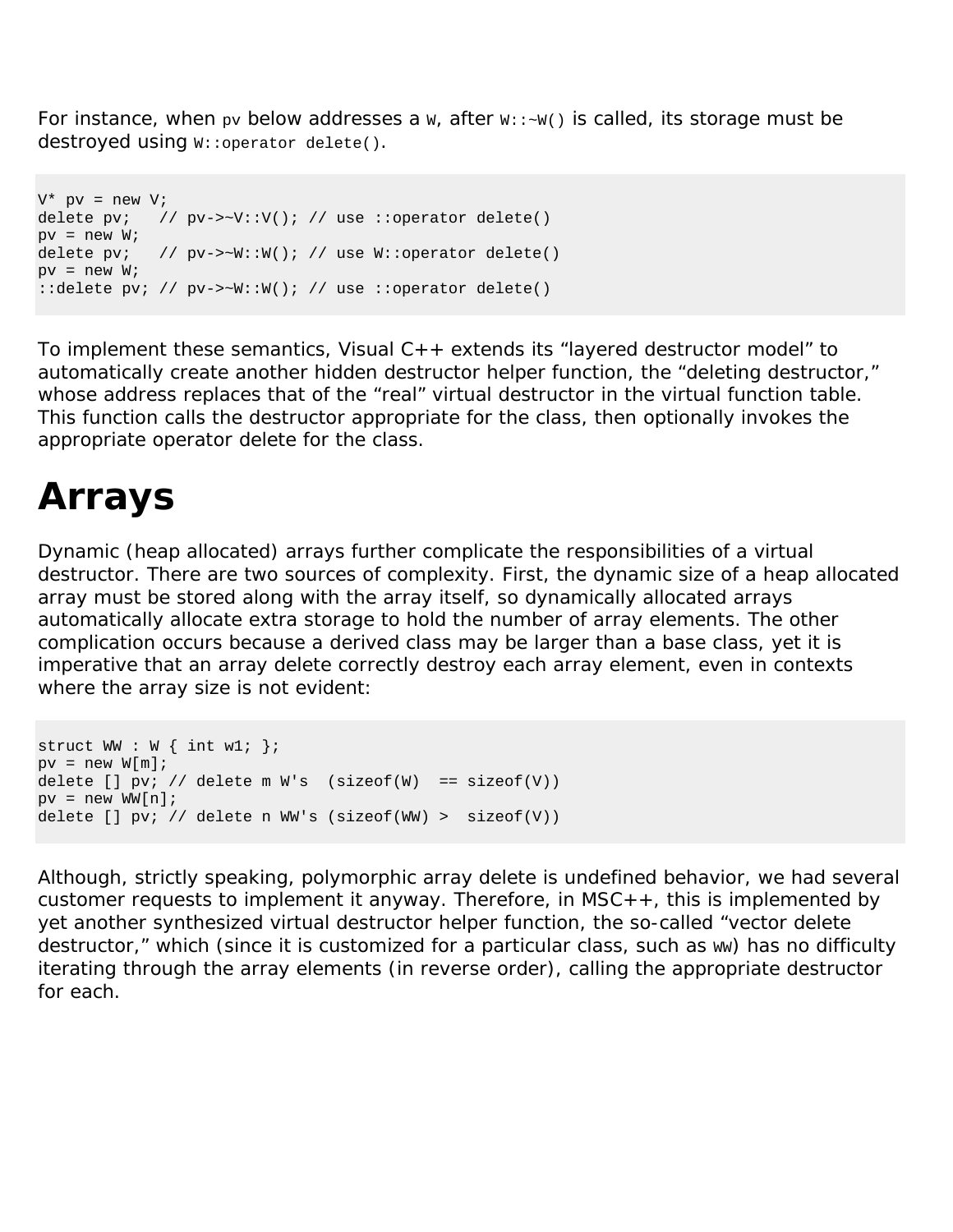# **Exception Handling**

Briefly, the exception handling proposal in the  $C_{++}$  standards committee working papers provides a facility by which a function can notify its callers of an exceptional condition and select appropriate code to deal with the situation. This provides an alternative mechanism to the conventional method of checking error status return codes at every function call return site.

Since  $C_{++}$  is object-oriented, it should come as no surprise that objects are employed to represent the exception state, and that the appropriate exception handler is selected based upon the static or dynamic type of exception object "thrown." Also, since  $C_{++}$  always ensures that frame objects that are going out of scope are properly destroyed, implementations must ensure that in transferring control (unwinding the stack frame) from throw site to "catch" site, (automatic) frame objects are properly destroyed.

Consider this example:

```
struct X \{ X() \colon \}; // exception object class
struct Z \{ Z() : \neg Z() : \} : // class with a destructorextern void recover(const X&); 
void f(int), g(int); 
int main() { 
  try { 
      f(0); 
    } catch (const X& rx) { 
      recover(rx); 
 } 
   return 0; 
} 
void f(int i) { 
   Z z1; 
  g(i);
  Z z2;
  q(i-1);} 
void g(int j) { 
  if (i < 0) throw X(); 
}
```
This program will throw an exception. main() establishes an exception handler context for its call to  $f(0)$ , which in turn constructs z1, calls  $g(0)$ , constructs z2, and calls  $g(-1)$ .  $g($ ) detects the negative argument condition and throws an x object exception to whatever caller can handle it. Since neither  $g()$  nor  $f()$  established an exception handler context, we consider whether the exception handler established by  $_{\text{main(}}$ ) can handle an x object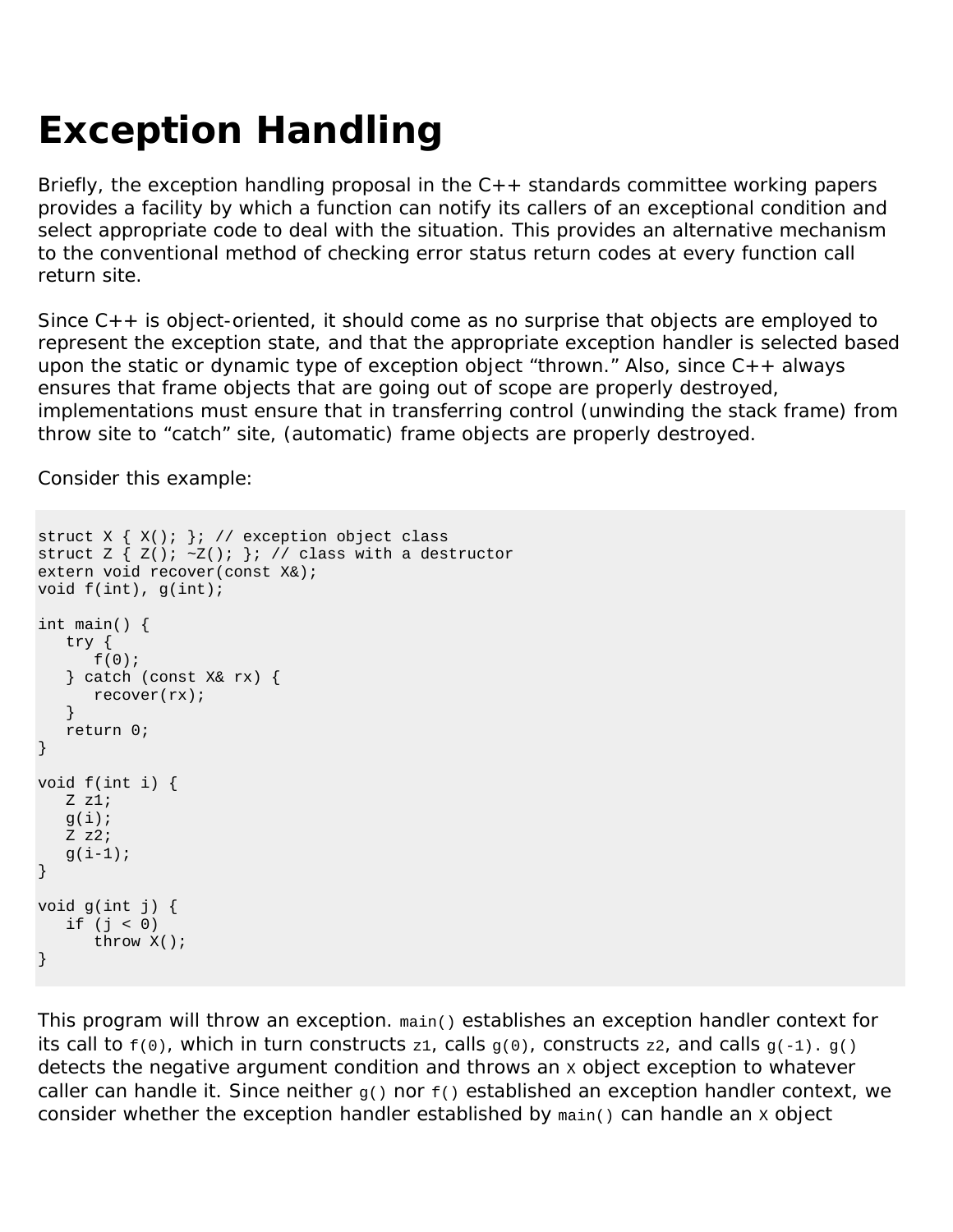exception. Indeed it can. Before control is transferred to the catch clause in main(), however, objects on the frame between the throw site in  $g()$  and the catch site in  $\text{main}()$ must be destroyed. In this case, z2 and z1 are therefore destroyed.

An exception handling implementation might employ tables at the throw site and the catch site to describe the set of types that might catch the thrown object (in general) and can catch the thrown object at this specific catch site, respectively, and generally, how the thrown object should initialize the catch clause "actual parameter." Reasonable encoding choices can ensure that these tables do not occupy too much space.

However, let us reconsider function  $f(x)$ . It looks innocuous enough. Certainly it contains neither try, catch, nor throw keywords, so exception handling would not appear to have much of an impact on  $f(x)$ . Wrong! The compiler must ensure that, once  $z1$  is constructed, if any subsequently called function were to raise an exception ("throw") back to  $f(x)$ , and therefore out of  $f()$ , that the z1 object is properly destroyed. Similarly, once z2 is constructed, it must ensure that a subsequent throw is sure to destroy  $z_2$  and then  $z_1$ .

To implement these "unwind semantics," an implementation must, behind the scenes, provide a mechanism to dynamically determine the context (site), in a caller function, of the call that is raising the exception. This can involve additional code in each function prolog and epilog, and, worse, updates of state variables between each set of object initializations. For instance, in the example above, the context in which  $z_1$  should be destroyed is clearly distinct from the subsequent context in which  $z_2$  and then  $z_1$  should be destroyed, and therefore Visual C++ updates (stores) a new value in a state variable after construction of  $z1$  and again after construction of  $z2$ .

All these tables, function prologs, epilogs, and state variable updates, can make exception handling functionality a significant space and speed expense. As we have seen, this expense is incurred even in functions that do not employ exception handling constructs.

Fortunately, some compilers provide a compilation switch and other mechanisms to disable exception handling and its overhead from code that does not require it.